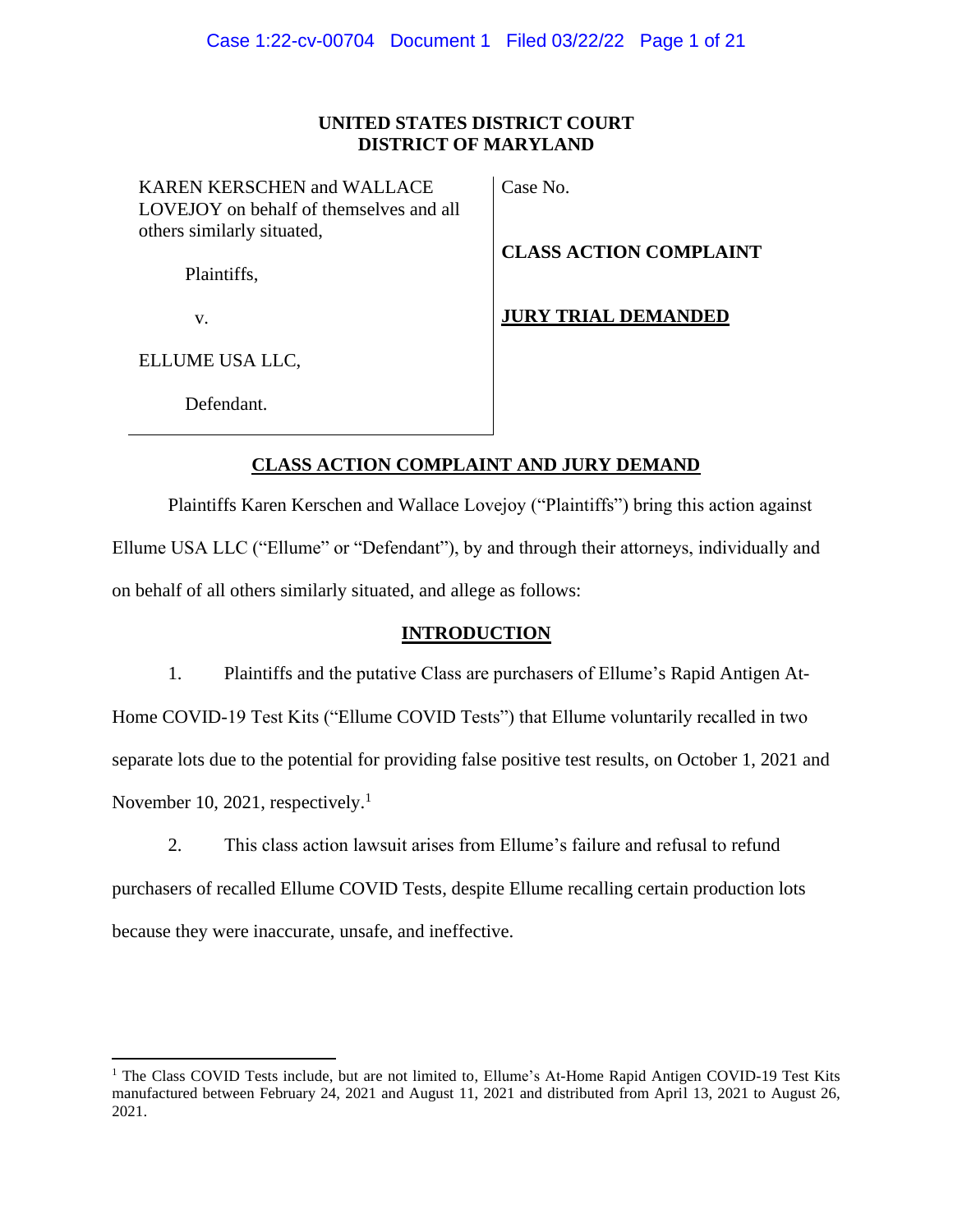# Case 1:22-cv-00704 Document 1 Filed 03/22/22 Page 2 of 21

3. Throughout the COVID-19 pandemic, consumers sought reliable methods to test for COVID-19 in the convenience and safety of their own homes, rather than scheduling an appointment at a clinic or medical facility. To meet this demand, Ellume, a biotech company and manufacturer of diagnostic tests, developed an at-home rapid COVID-19 test it claimed would produce quick and accurate results from the convenience of the purchaser's home or while travelling.

4. The Ellume COVID Tests were designed to produce a test result within fifteen minutes by detecting proteins from the SARS-CoV-2 virus collected from a nasal sample. Ellume COVID Tests are available over the counter to any individual above two years of age.

5. Ellume touts the reliability of its tests. "The Ellume COVID-19 Home Test demonstrated 96% accuracy in clinical studies. Our test is the only OTC antigen home test to: Give you accurate results in a single test, in 15 minutes (all other OTC antigen tests require a second test 24 - 36 hours later)." 2

6. False positive COVID-19 test results can lead to an individual receiving unnecessary treatment from health care providers, such as antiviral treatment, convalescent plasma, or monoclonal antibody treatment, which can result in side effects. False positive test results also threaten individuals with unnecessary isolation, including monitoring households or close contacts for symptoms, limiting contact with family or friends, and missing school or work, or may lead to an individual being sequestered with individuals who are actually COVID-19 positive, leading to exposure and further spread of the disease. Additionally, false positives may lead to a delayed diagnosis or treatment for the actual cause of an individual's illness, which could be a serious life-threatening disease that is not COVID-19, or lead individuals to avoid

<sup>2</sup> <https://www.ellumecovidtest.com/home-test#accuracy> (last visited March 11, 2022).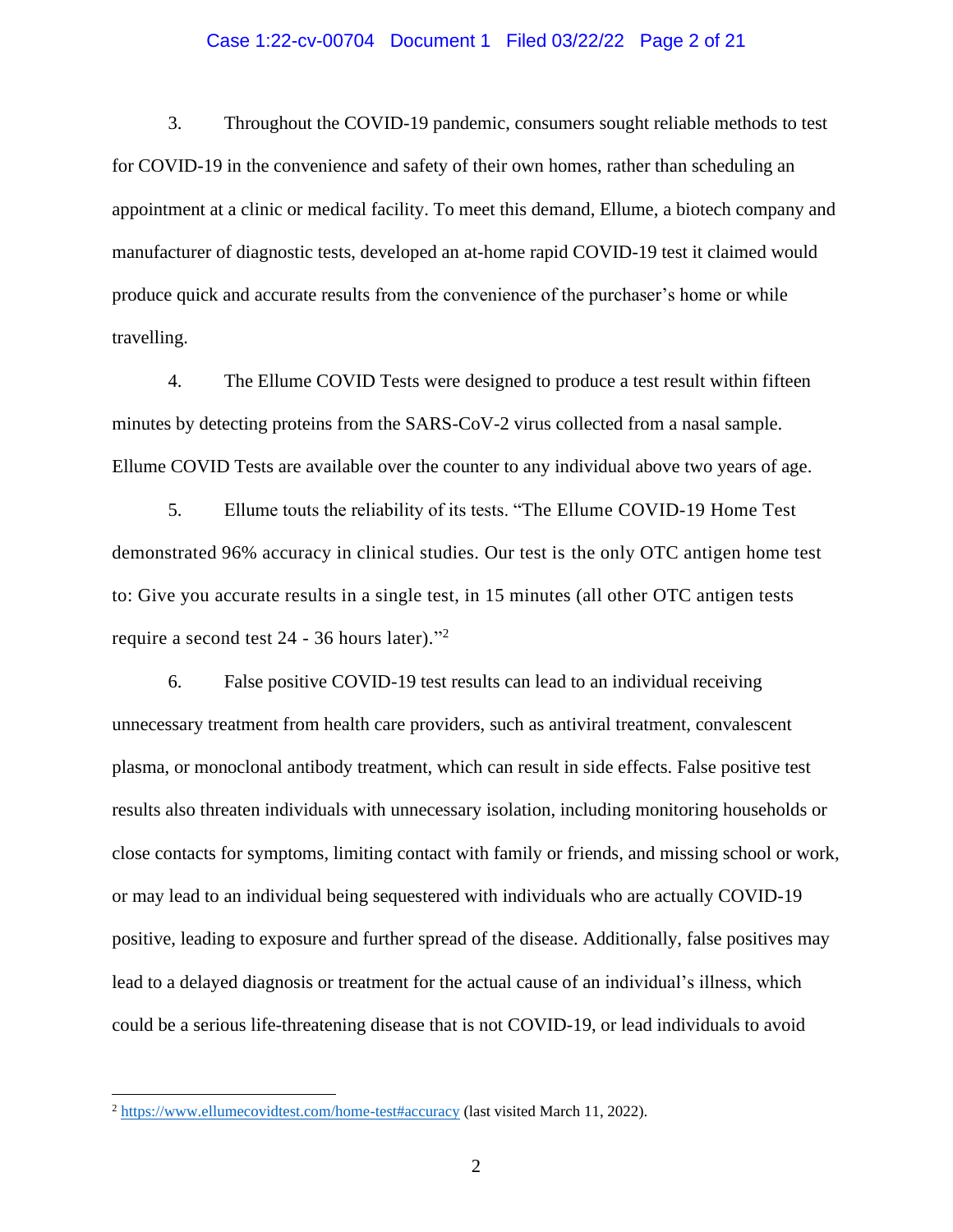# Case 1:22-cv-00704 Document 1 Filed 03/22/22 Page 3 of 21

vaccination because they believe they already contracted the virus, even if they have not. Further, false positive test results can result in unnecessary self-isolation and quarantine which imposes significant financial costs on consumers such as cancelled travel, cancelation and rescheduling fees, and the inability to attend and enjoy prior scheduled and paid for events and occasions.

7. Ellume COVID Tests, however, provided false positive test results to Plaintiffs and Class members, or became unusable because certain production lots reportedly produced higher than acceptable false positive results due to a manufacturing issue.

8. On or about October 1, 2021, Ellume issued a voluntary recall of approximately 427,994 Ellume COVID Tests and explained that it had done so because certain lots were found to produce higher than acceptable false positive results due to a manufacturing issue.<sup>3</sup>

9. The recall did not end there: on or about November 10, 2021, Ellume identified additional defective lots of its Ellume COVID tests and issued a second voluntary recall of additional production lots, placing the total number of recalled Ellume COVID Tests at approximately 2,212,335 units.

10. The Food and Drug Administration ("FDA") identified the Ellume recall as a "Class I recall," the most severe type of recall, because use of the Ellume COVID Tests risked "serious adverse health consequences or death."<sup>4</sup>

11. Plaintiffs and members of the Class did not know, and had no reason to know at the time they purchased their Ellume COVID Tests, that the tests produced higher than

<sup>3</sup> <https://www.ellumecovidtest.com/return> (last visited March 17, 2022); [https://www.usnews.com/news/health](https://www.usnews.com/news/health-news/articles/2021-10-05/the-latest-j-j-seeks-fda-ok-for-vaccine-booster-doses)[news/articles/2021-10-05/the-latest-j-j-seeks-fda-ok-for-vaccine-booster-doses](https://www.usnews.com/news/health-news/articles/2021-10-05/the-latest-j-j-seeks-fda-ok-for-vaccine-booster-doses) (last visited March 15, 2022).

<sup>4</sup> *See* [https://www.fda.gov/medical-devices/medical-device-recalls/ellume-recalls-covid-19-home-test-potential](https://www.fda.gov/medical-devices/medical-device-recalls/ellume-recalls-covid-19-home-test-potential-false-positive-sars-cov-2-test-results)[false-positive-sars-cov-2-test-results](https://www.fda.gov/medical-devices/medical-device-recalls/ellume-recalls-covid-19-home-test-potential-false-positive-sars-cov-2-test-results) (last visited March 3, 2022).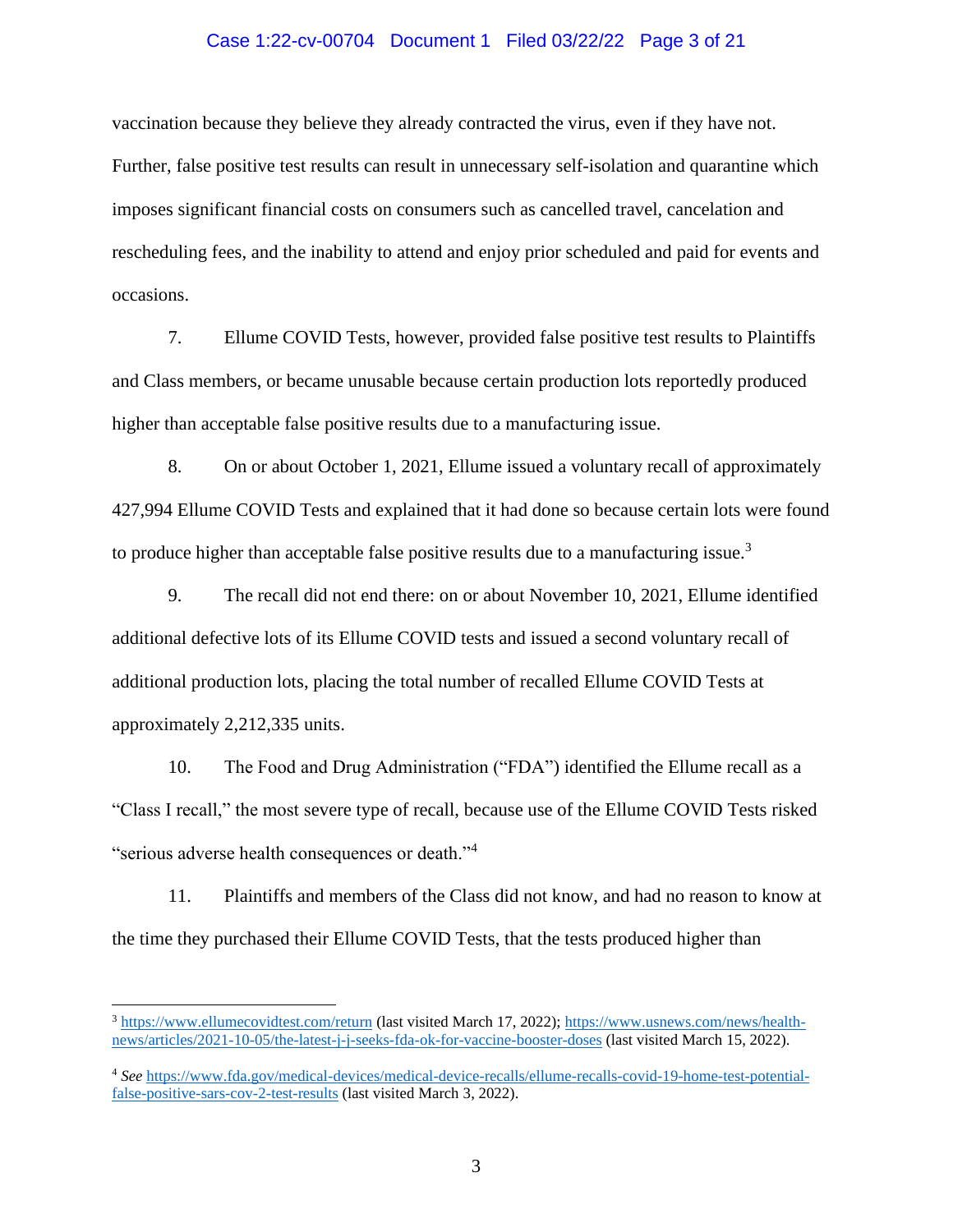# Case 1:22-cv-00704 Document 1 Filed 03/22/22 Page 4 of 21

acceptable false positive results that would result in a Class I recall of over two-million Ellume COVID Tests.

12. Despite voluntarily recalling these defective Ellume COVID Tests—including test kits that Plaintiffs and the Class already had purchased—and implicitly agreeing to refund Plaintiffs and the Class in connection therewith, Ellume has failed and refused to provide refunds to Class members.

13. Ellume's actions and inactions injured consumers by causing them to pay for inaccurate, unsafe, ineffective, and worthless Ellume COVID Tests, and allowing it to retain the profits it derived from the sale of recalled products would unjustly enrich Ellume at the expense of the Class. Accordingly, Plaintiffs seek injunctive, declaratory, and monetary relief, including restitution, on behalf of themselves and all others similarly situated.

# **JURISDICTION AND VENUE**

14. This Court has subject matter jurisdiction over this action pursuant to 28 U.S.C. § 1332(d)(2)(A), as modified by the Class Action Fairness Act of 2005, because at least one member of the Class, as defined below, is a citizen of a different state than Defendant, there are more than 100 members of the Class, and the aggregate amount in controversy exceeds \$5,000,000 exclusive of interest and costs. This Court has supplemental jurisdiction over the state law claims pursuant to 28 U.S.C. § 1367.

15. This Court has personal jurisdiction over Defendant because it maintains and operates its flagship U.S. manufacturing facility and North American base of operations in this district, and has purposefully availed itself of the benefits and protections of Maryland by conducting continuous, systematic, and substantial business in this judicial district, directs advertising and marketing materials to districts within Maryland, and intentionally and purposefully places Ellume COVID Tests into the stream of commerce within this district and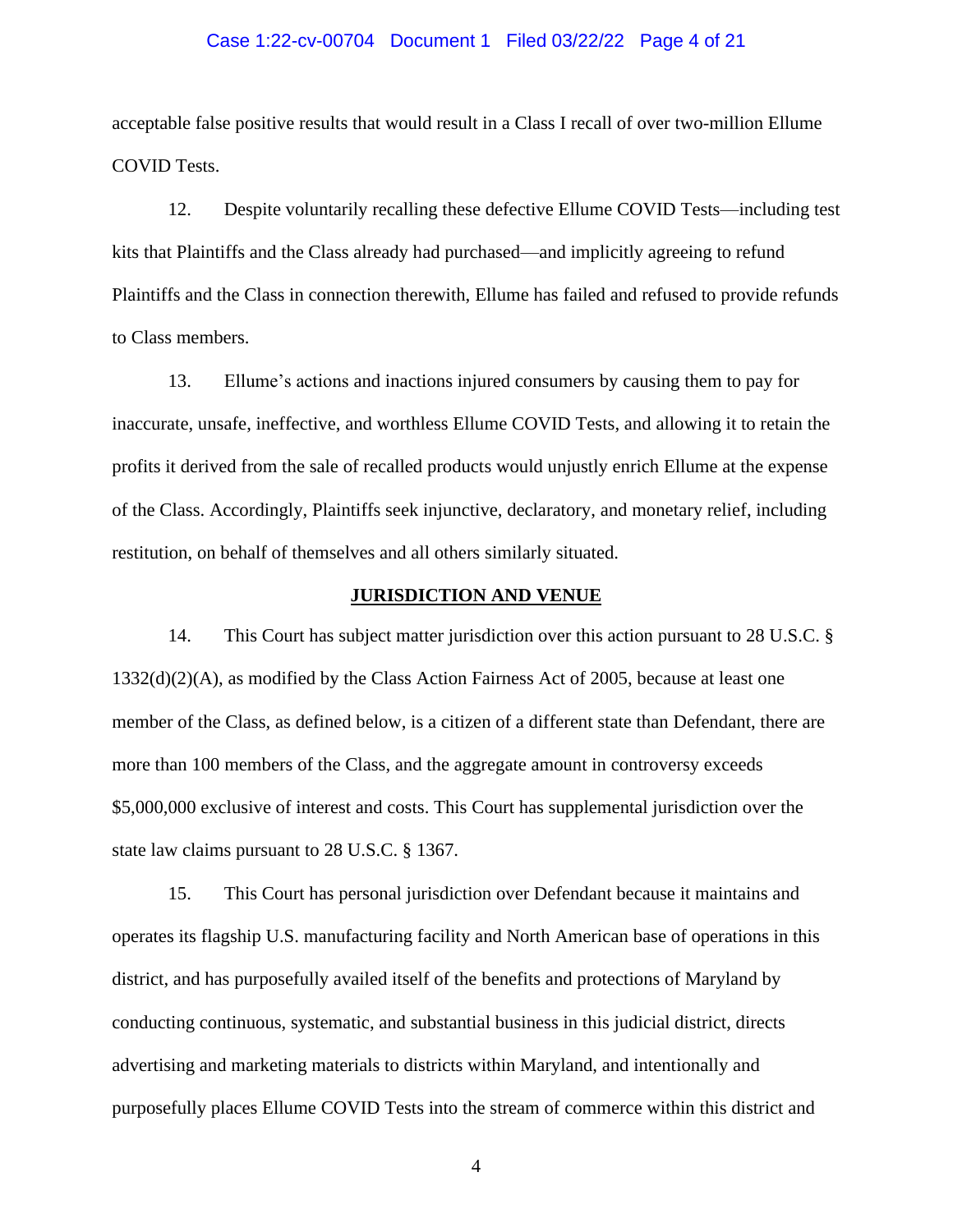## Case 1:22-cv-00704 Document 1 Filed 03/22/22 Page 5 of 21

throughout the United States with the expectation and intent that they would be purchased by consumers.

#### **PARTIES**

# **A. Plaintiff Karen Kerschen**

16. Plaintiff Karen Kerschen ("Ms. Kerschen") is a resident of the State of Indiana, and currently resides in Nineveh, Indiana.

17. In or about 2021, Ms. Kerschen purchased an Ellume COVID test kit online for \$65 (including kit cost of \$50 and postage of \$15), from Azova.com.

18. Shortly after Ms. Kerschen placed her on-line order for an Ellume COVID test kit, she received two such kits in the mail.

19. Ms. Kerschen purchased her Ellume COVID test kit in anticipation of a vacation to Ireland with her sister with the 50 Plus Travel Program offered through Johnson County Park & Recreation District via Collette, departing on October 4, 2021.

20. On or about October 11, 2021 which was approximately 72 hours before she was scheduled to return to the United States, Ms. Kerschen used her Ellume COVID Test. She was required to have a negative COVID-19 test result within 72 hours of returning to the United States.

21. Before taking one of her Ellume COVID-19 tests, Ms. Kerschen opened the box in which the Ellume COVID test kit was delivered to her. She understood that, upon opening the box, she could not return the test kit.

22. To use her Ellume COVID test kit, Ms. Kerschen downloaded the Azova application to her cell phone, provided her test kit's lot number to Azova as requested and was advised that she could proceed to take the test. During the test, Ms. Kerschen was visually monitored by Azova.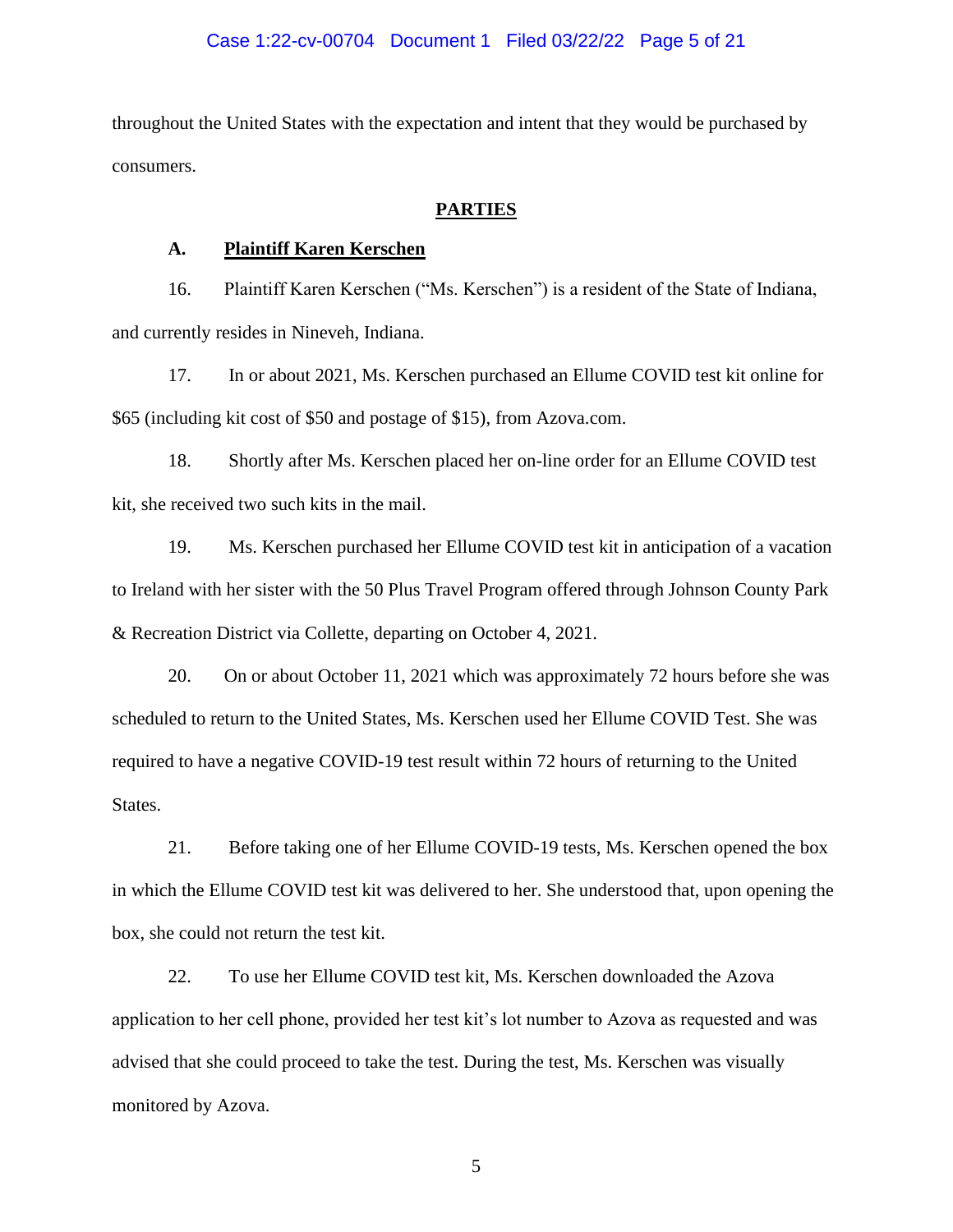# Case 1:22-cv-00704 Document 1 Filed 03/22/22 Page 6 of 21

23. Approximately 20 minutes after Ms. Kerschen took her COVID-19 test, she learned that she had a positive result.

24. Upon learning of her positive COVID-19 test result, Ms. Kerschen notified her tour group leader of her positive result and was advised that the entire tour group would have to quarantine beginning immediately and thus miss a scheduled excursion and related meal (for which she spent \$380).

25. Upon learning of her positive COVID-19 test result, Ms. Kerschen tried to use her second test kit but was unable to schedule a test though her phone application, which indicated she had already taken the test.

26. Ms. Kerschen then attempted to use her sister's extra Ellume COVID test kit, but when she attempted to do so, she was advised through the Ellume phone application that the lot number had been recalled (although her sister never received notice of the purported recall).

27. When Ms. Kerschen was unable to schedule her second test through her phone application to use her sister's extra Ellume COVID test kit, she attempted to call Ellume's Customer Service phone number, but Ellume was closed due to the time difference.

28. After several hours of trying to reach Ellume, Plaintiff Kerschen eventually succeeded in doing so at approximately 9:00 a.m. EST, and was advised to "go out and buy another test kit." She responded that she was unable to leave her hotel as she was required to quarantine.

29. Despite Ellume's representation to Ms. Kerschen that she could ignore her test results, Plaintiff's tour group company required a negative test and was able to arrange for Ms. Kerschen to take a taxi to a testing facility at her own expense of  $\epsilon$ 40.

 $\sim$  6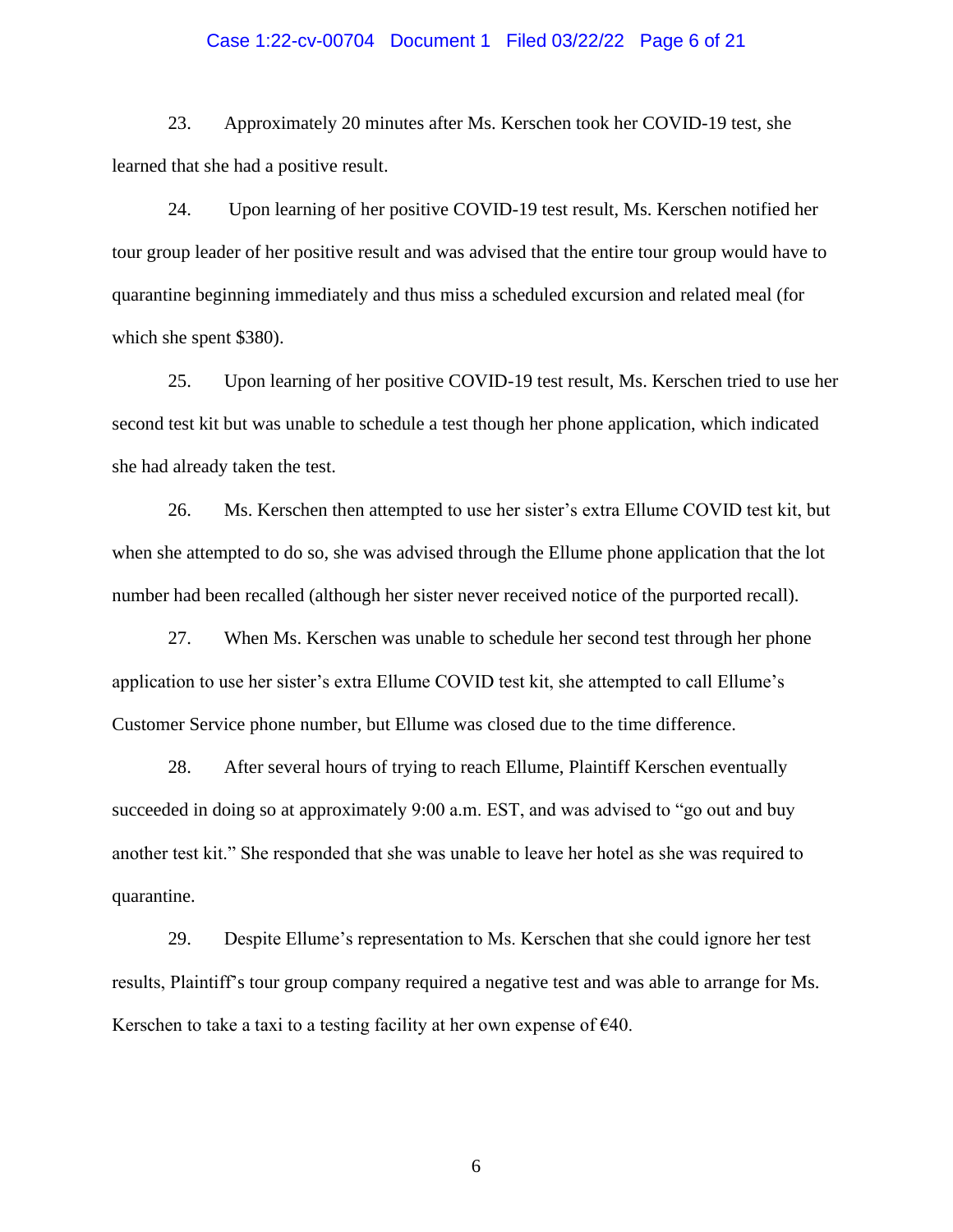# Case 1:22-cv-00704 Document 1 Filed 03/22/22 Page 7 of 21

30. Upon testing at the testing facility at an out-of-pocket cost of  $\epsilon$ 99, Ms. Kerschen learned that she was in fact negative for COVID-19.

31. Approximately five hours after Ms. Kerschen took the Ellume COVID test, she received an email from Ellume indicating that the test lot number she used had been recalled, due in part to frequent false positive results. She subsequently spoke with another Ellume representative who advised her that her Ellume COVID test kit had been recalled and that she should ignore her test results.

32. When Ms. Kerschen arrived home, she contacted Ellume in writing and asked for a refund of the cost of her test kit. She was asked for the kit's lot number, which she supplied.

33. As of the date of this Complaint, Ellume has not refunded Ms. Kerschen the cost of her Ellume test kit or any of the incidental costs related thereto.

# **B. Plaintiff Wallace Lovejoy**

34. Plaintiff Wallace Lovejoy ("Mr. Lovejoy") is a resident of the State of Ohio, and currently resides in Cincinnati, Ohio.

35. On or about July 1, 2021, Mr. Lovejoy purchased two packages of four Ellume COVID Test kits online for \$538 from Azova.com, one package for himself and one for his wife, Angela Lovejoy.

36. Mr. Lovejoy placed an on-line order for two packages of four Ellume COVID test kits and received the test kits in the mail.

37. Mr. Lovejoy purchased his Ellume COVID Tests in anticipation of a vacation to the U.K. scheduled to depart on or about July 22, 2021.

38. On or about July 20, 2021, Mr. Lovejoy and his wife took their first Ellume COVID Tests prior to departing for their trip to the U.K.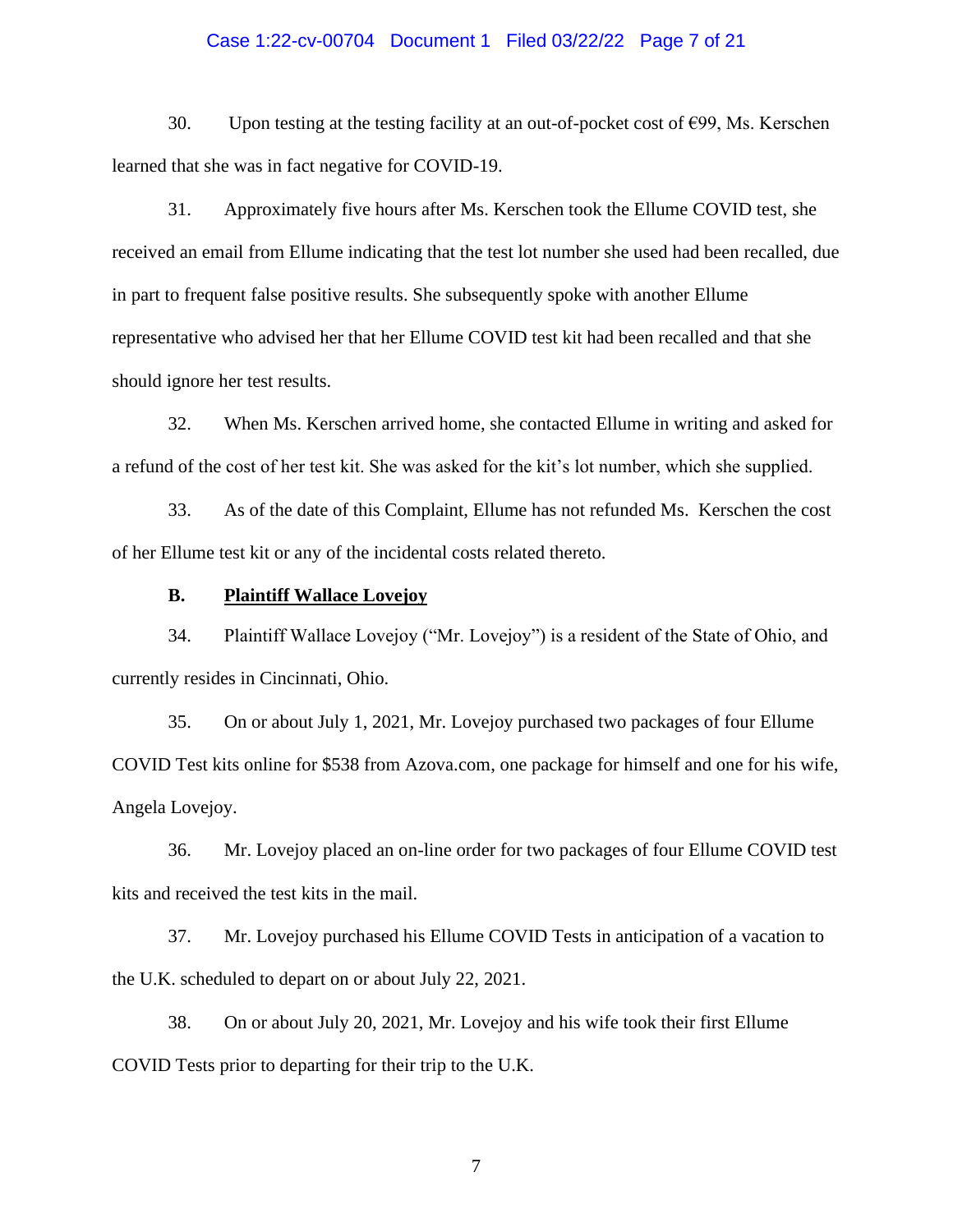# Case 1:22-cv-00704 Document 1 Filed 03/22/22 Page 8 of 21

39. Before taking their Ellume COVID tests, Mr. Lovejoy and his wife opened the boxes in which the Ellume COVID were delivered to them. They understood that, upon opening the boxes, they could not return the test kits.

40. Approximately 30 - 45 minutes after Mr. Lovejoy and his wife took their first Ellume COVID tests, they learned that he had a negative result, and that she had a positive result.

41. Upon receiving her positive COVID test result, Mr. Lovejoy's wife attempted to confirm her results by testing elsewhere, including paying \$215 out-of-pocket for two PCRs tests at walk-in clinics and at a Velocity clinic connected with her status as a Moderna trial participant. The first two clinics advised her that she was COVID-negative; the Velocity clinic did not report her result to her due to the study's confidentiality requirements, but strongly implied that if she had been positive they would have notified her.

42. Despite the negative COVID-19 test results, the Lovejoys cancelled their trip to the U.K. as the false-positive test from the Ellume COVID Test kit would have required Angela Lovejoy to remain in quarantine during the entire trip.

43. The Lovejoys were unable to cancel their flights. The Lovejoys rebooked their flights several months later, paying approximately \$1,000 due to a fare increase, and were unable to cancel a planned excursion for which they had prepaid.

44. Following Angela Lovejoy's false positive test result, Mr. Lovejoy attempted to exchange the remaining unused tests he had purchased for a refund, but was denied by Ellume.

45. On or about October 1, 2021, the Lovejoys received emails indicating that their test kits had been voluntarily recalled because of a potential false positive result. The email offered them a "free replacement test." The Lovejoys did not need the replacement test and instead contacted Ellume for a full refund.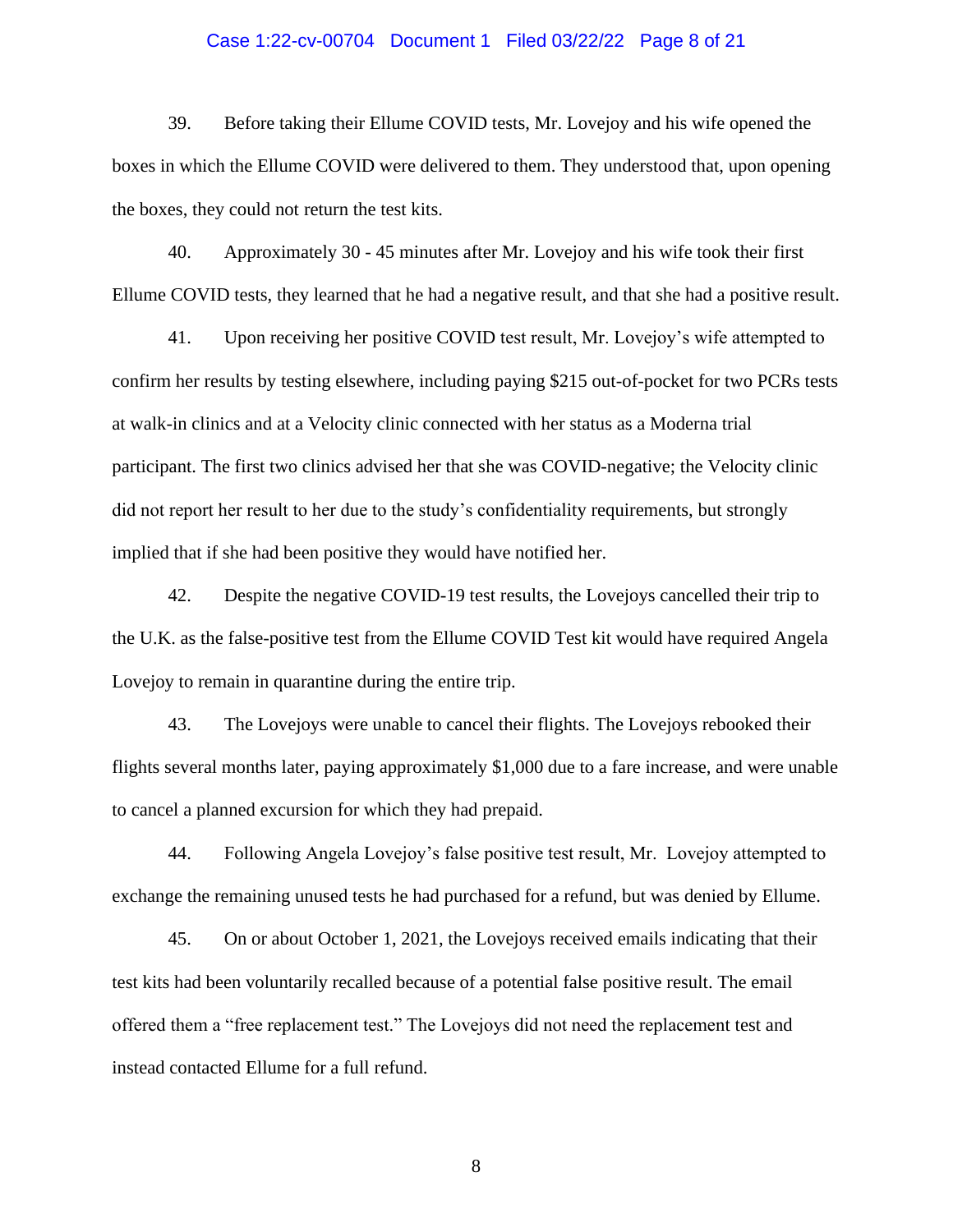# Case 1:22-cv-00704 Document 1 Filed 03/22/22 Page 9 of 21

46. On or about October 26, 2021, Plaintiff Lovejoy received a letter from Ellume indicating that it was "processing a refund for your home test(s) you purchased and the Azova proctoring fees incurred related to our home tests."

47. On or about November 19, 2021, Mr. Lovejoy received a check from Ellume for \$215 with no cover note or explanation as to the basis for the amount of the check.

48. As of the date of this Complaint, Plaintiff Lovejoy has not been refunded the full amount of his and his wife's Ellume COVID Tests.

**C. Defendant** 

49. Defendant Ellume USA LLC is a Delaware corporation with its principal place of business located at 25350 Magic Mountain Parkway, Suite 300 Valencia, California 91355.

50. Defendant Ellume USA LLC conducts business in Maryland and throughout the United States.

51. In 2021, Defendant opened a "state-of-the-art" diagnostic manufacturing facility in Frederick, Maryland, at which it employs the bulk of its North American workforce.

52. Defendant's key officers and directors also operate from its Maryland facilities. For example, both Dr. Jeff Boyle, the company's first U.S. President responsible for overseeing all domestic business operations, and Dan Mallon the company's Vice President of Business Development and Alliance Management, carry out their responsibilities from Ellume's Maryland headquarters.<sup>5</sup>

<sup>5</sup> *See* <https://www.ellumehealth.com/about/jeff-boyle/> (last visited March 21, 2022); [https://www.biospace.com/article/releases/ellume-establishes-flagship-u-s-manufacturing-facility-in](https://www.biospace.com/article/releases/ellume-establishes-flagship-u-s-manufacturing-facility-in-marylandindustry-veterans-jeff-boyle-phd-and-dan-mallon-will-lead-ellume-s-u-s-team-to-support-the-company-s-rapid-growth/)[marylandindustry-veterans-jeff-boyle-phd-and-dan-mallon-will-lead-ellume-s-u-s-team-to-support-the-company-s](https://www.biospace.com/article/releases/ellume-establishes-flagship-u-s-manufacturing-facility-in-marylandindustry-veterans-jeff-boyle-phd-and-dan-mallon-will-lead-ellume-s-u-s-team-to-support-the-company-s-rapid-growth/)[rapid-growth/](https://www.biospace.com/article/releases/ellume-establishes-flagship-u-s-manufacturing-facility-in-marylandindustry-veterans-jeff-boyle-phd-and-dan-mallon-will-lead-ellume-s-u-s-team-to-support-the-company-s-rapid-growth/) (last visited March 21, 2022).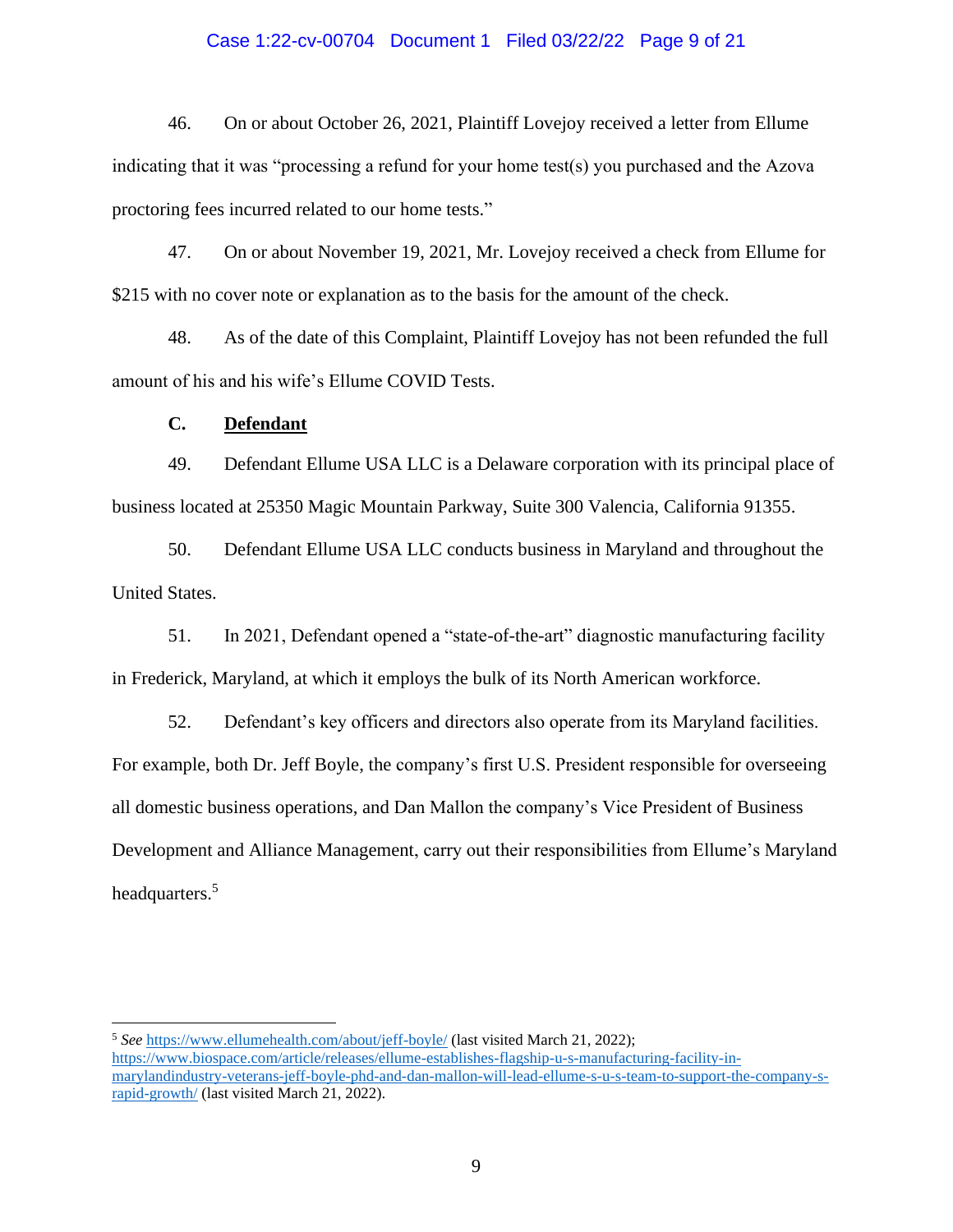# **COMMON FACTUAL ALLEGATIONS**

53. The Ellume COVID Home Test Kits are an over-the-counter antigen test that detect proteins from the SARS-CoV-2 virus taken from a nasal sample in individuals two years or older. The Ellume COVID Tests are available without prescription and for use by individuals with or without COVID-19 symptoms. The Ellume COVID Tests use an analyzer that connects with a smartphone app to demonstrate to consumers how to perform the test and understand the results.



(Screenshot of Ellume COVID Test available on Ellume's website)<sup>6</sup>

54. Not until they open Ellume COVID Test kits are consumers able to access applicable instructions, including those that direct consumers to download essential smartphone applications. The Ellume COVID-19 Home Test kit's packaging makes no mention of any

<sup>6</sup> *See* <https://www.ellumecovidtest.com/buy> (last visited March 3, 2022).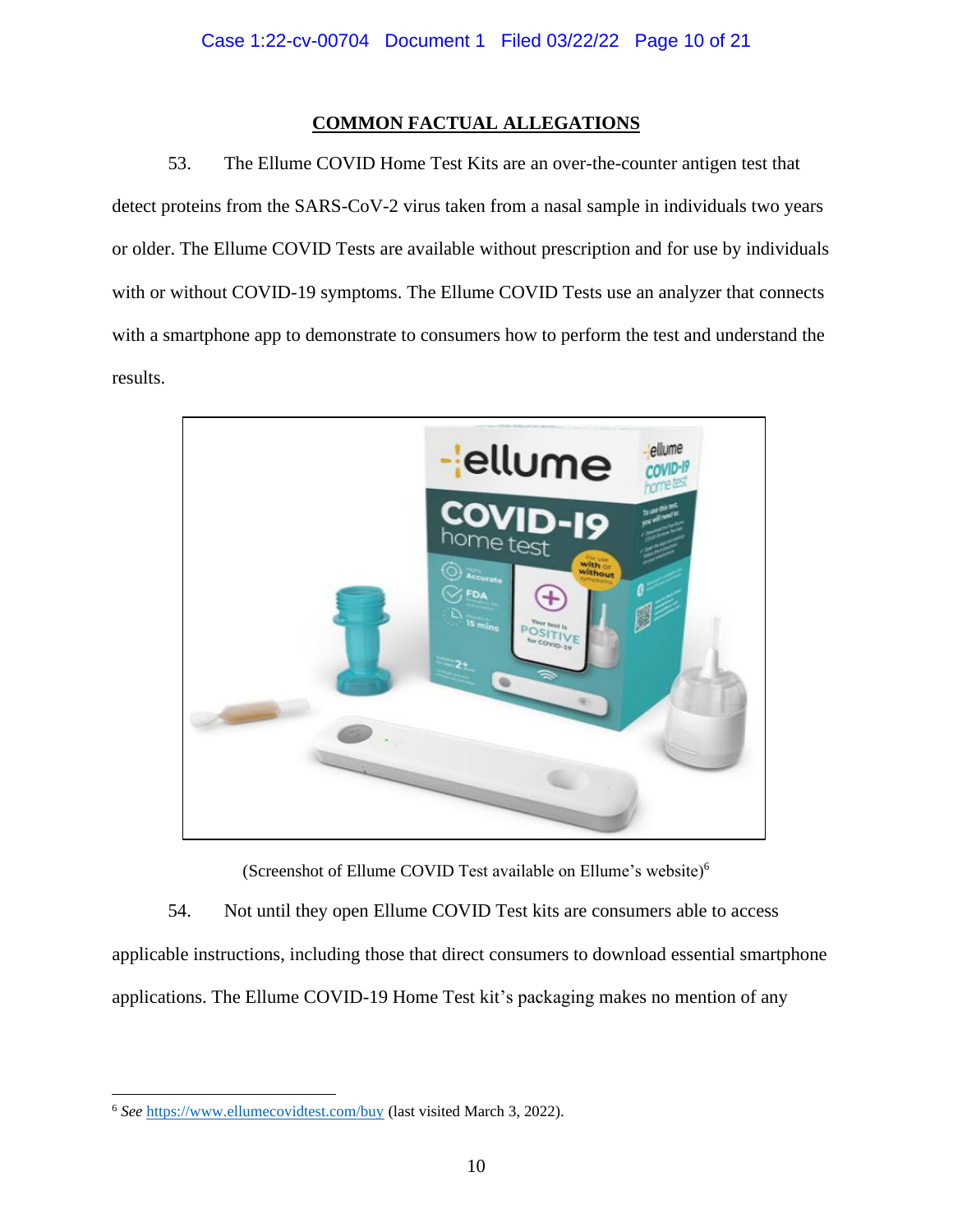applicable terms or conditions and, in fact, explicitly states that "To get started, refer to the Quick Start Guide inside the box[,]" as visible in the right most portion of the image below.<sup>7</sup>



55. The in-the-box Ellume COVID Test guide then goes on to provide step-by-step instructions, the first of which is "Unbox components." *See* Ex. A at 2, 4. Only then are purchasers or other potential test subjects instructed to "Download and open" the Ellume COVID-19 Home Test app, at which point the now unboxed components, including the test kits, cannot be returned.

56. The Ellume COVID-19 Home Test guide likewise makes no mention of any applicable terms and conditions. *See generally* Ex. A.

57. On October 1, 2021, Ellume recalled certain lots of its Ellume COVID Tests because of higher than acceptable false-positive test results due to a reported manufacturing

<sup>7</sup> This guide is included in every Ellume COVID-19 Home Test kit, a copy of which is made available via the FDA's website and attached hereto as Exhibit A. *See* <https://www.fda.gov/media/144593/download> (last visited March 21, 2022).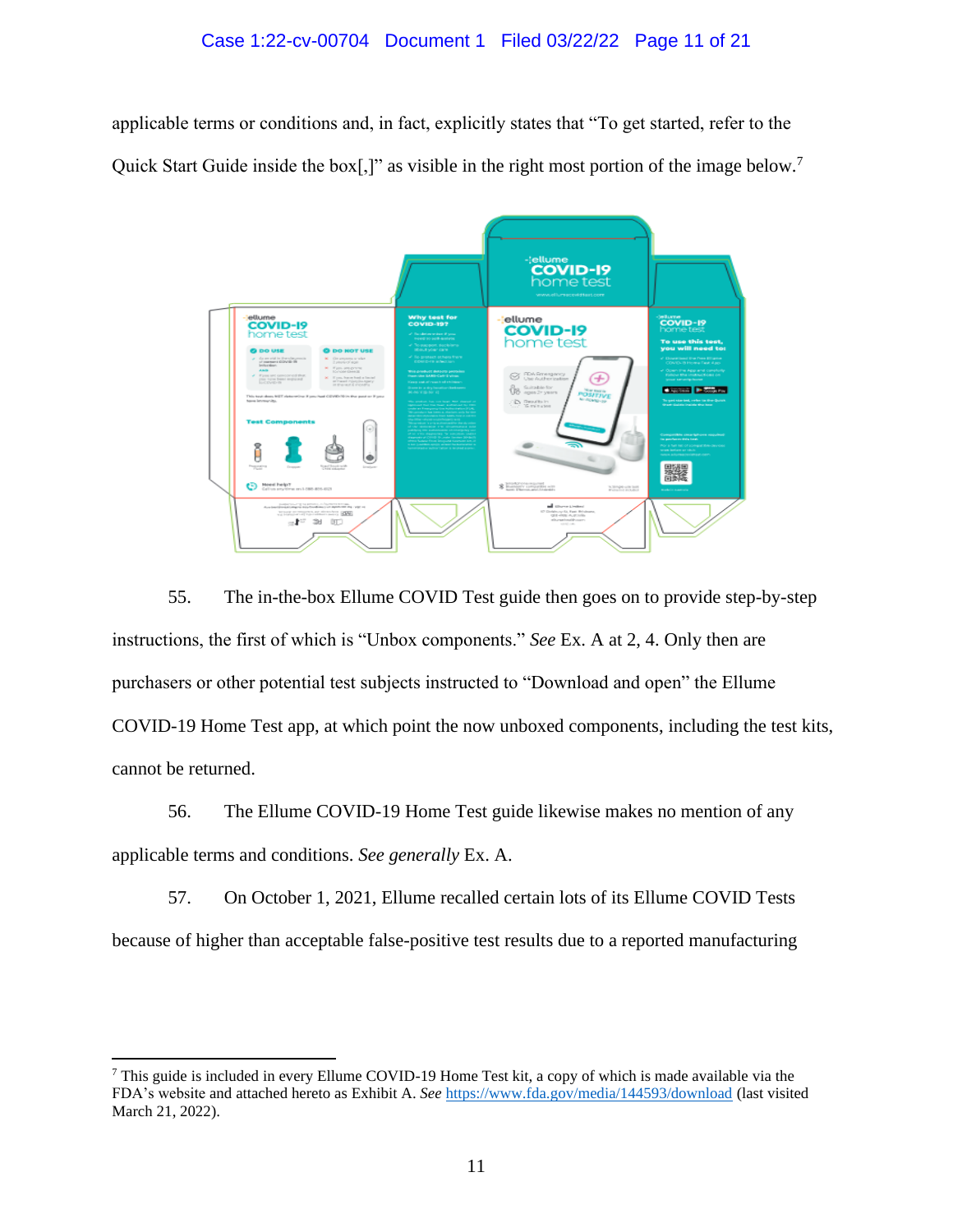#### Case 1:22-cv-00704 Document 1 Filed 03/22/22 Page 12 of 21

issue. Ellume voluntarily recalled approximately 40 lots of affected test kits, or approximately 427,994 individual Ellume COVID Tests.

58. On or about November 10, 2021, Ellume identified additional defective Ellume COVID Tests that suffered from the higher than acceptable false positive rate that that served as the catalyst for the October 1, 2021 recall. In total, Ellume recalled 2,212,225 Ellume COVID Tests. The recall included all Ellume COVID-19 Home Tests manufactured between February 24, 2021 to August 11, 2021 with distribution dates of April 13, 2021 to August 11, 2021.

59. The FDA identified the recall as a "Class I recall", the most severe type of recall, and warned that use of the Ellume COVID Tests may cause serious adverse health consequences or death.<sup>8</sup>

60. False positive test results may lead to a delay in both the correct diagnosis and appropriate treatment for the actual cause of a person's illness, which could be another lifethreatening disease that is not COVID-19. False positive results may also lead to the further spread of the SARS-CoV-2 virus when presumed positive individuals are housed together.

61. False positive COVID-19 test results may also lead to an individual receiving unnecessary treatment from health care providers, such as antiviral treatment, convalescent plasma, or monoclonal antibody treatment, which can result in side effects. False positive test results also threaten individuals with unnecessary isolation, including monitoring households or close contacts for symptoms, and disruption of personal and business-related plans and events. A false positive may also result in the disregard for the recommended precautions against COVID-19, including vaccination.

<sup>8</sup> *See* FDA Recall Notice "Ellume Recalls COVID-19 Home Test for Potential False Positive SARS-CoV-2 Test Results" available a[t https://www.fda.gov/medical-devices/medical-device-recalls/ellume-recalls-covid-19-home](https://www.fda.gov/medical-devices/medical-device-recalls/ellume-recalls-covid-19-home-test-potential-false-positive-sars-cov-2-test-results)[test-potential-false-positive-sars-cov-2-test-results](https://www.fda.gov/medical-devices/medical-device-recalls/ellume-recalls-covid-19-home-test-potential-false-positive-sars-cov-2-test-results) (las visited March 7, 2022).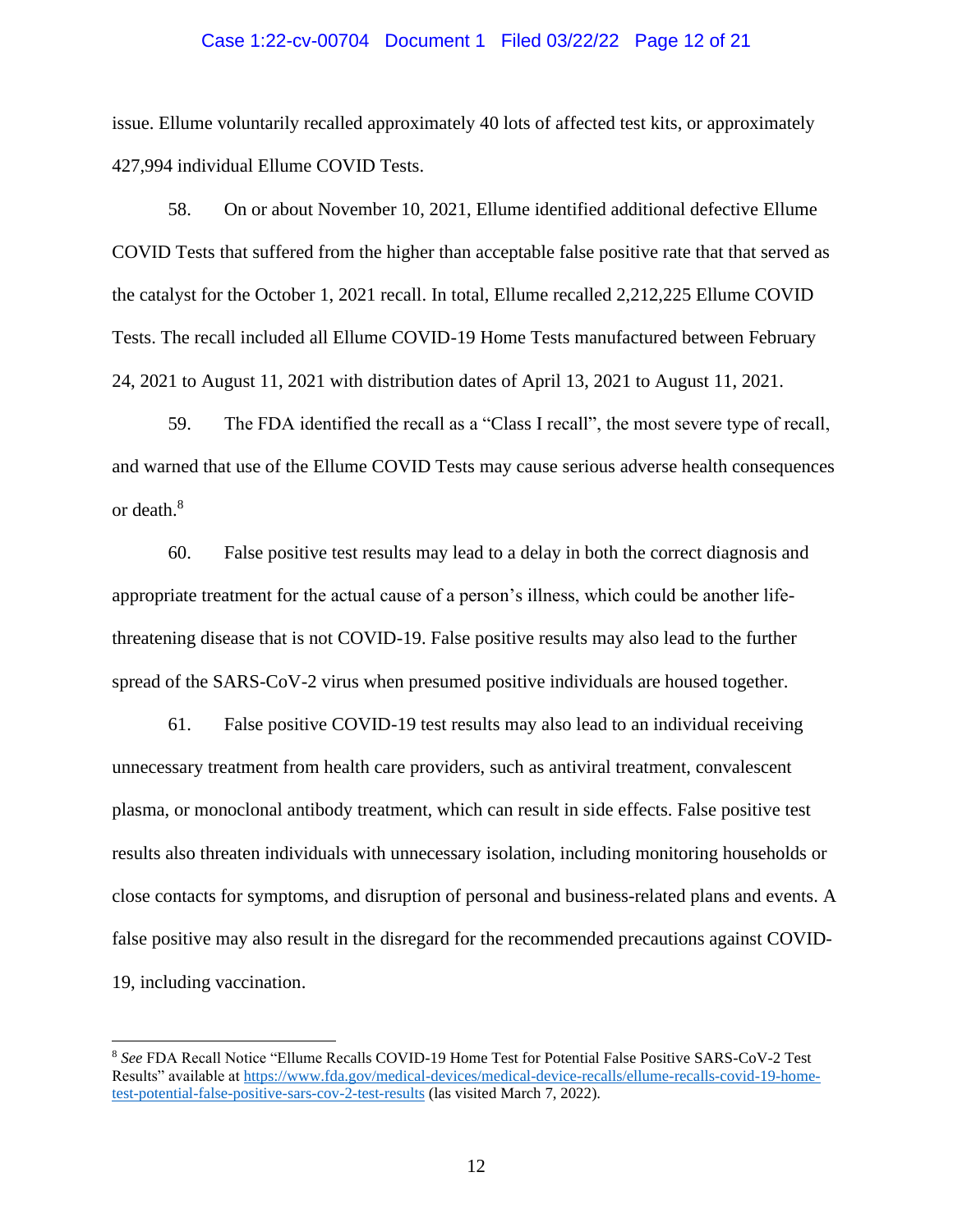# Case 1:22-cv-00704 Document 1 Filed 03/22/22 Page 13 of 21

62. Plaintiffs and Class members did not know and had no reason to know at the time they purchased Ellume COVID Tests that the tests produced high than acceptable false positive results that would result in a voluntary "Class I" recall of over two million Ellume COVID Tests. Plaintiffs did not know and had no reason to know at the time of purchases that Ellume would fail to provide consumers with a refund for the recalled Ellume COVID Tests.

63. Plaintiffs would not have purchased the Ellume COVID Tests had they known that they were defective, produced false positive test results, and would be recalled because of their ineffectiveness and the danger they pose to the health and safety of the purchaser.

64. Plaintiffs and Class members were injured when they paid full price for the Ellume COVID Tests that are inaccurate and unreliable in that they produce higher than acceptable false positive results, were recalled, and now are worthless because of their defect.

65. Plaintiffs and Class members bargained for Ellume COVID-19 tests that were accurate and usable. Ellume's actions deprived Plaintiffs the basis of their bargain when Ellume sold Plaintiffs COVID Tests that produced false positive results and that were twice recalled because of a manufacturing defect while failing to provide Plaintiffs and the Class a refund for the purchase price of the COVID Tests.

66. Most importantly, however, Ellume has refused to provide the relief it implicitly agreed to provide when it engaged in a self-imposed undertaking: its voluntary recall of Ellume COVID-19 Home Tests.

67. Per the FDA, a "[r]ecall is a voluntary action that takes place because manufacturers and distributors carry out their responsibility to protect the public health and wellbeing from products that present a risk of injury or gross deception or are otherwise defective."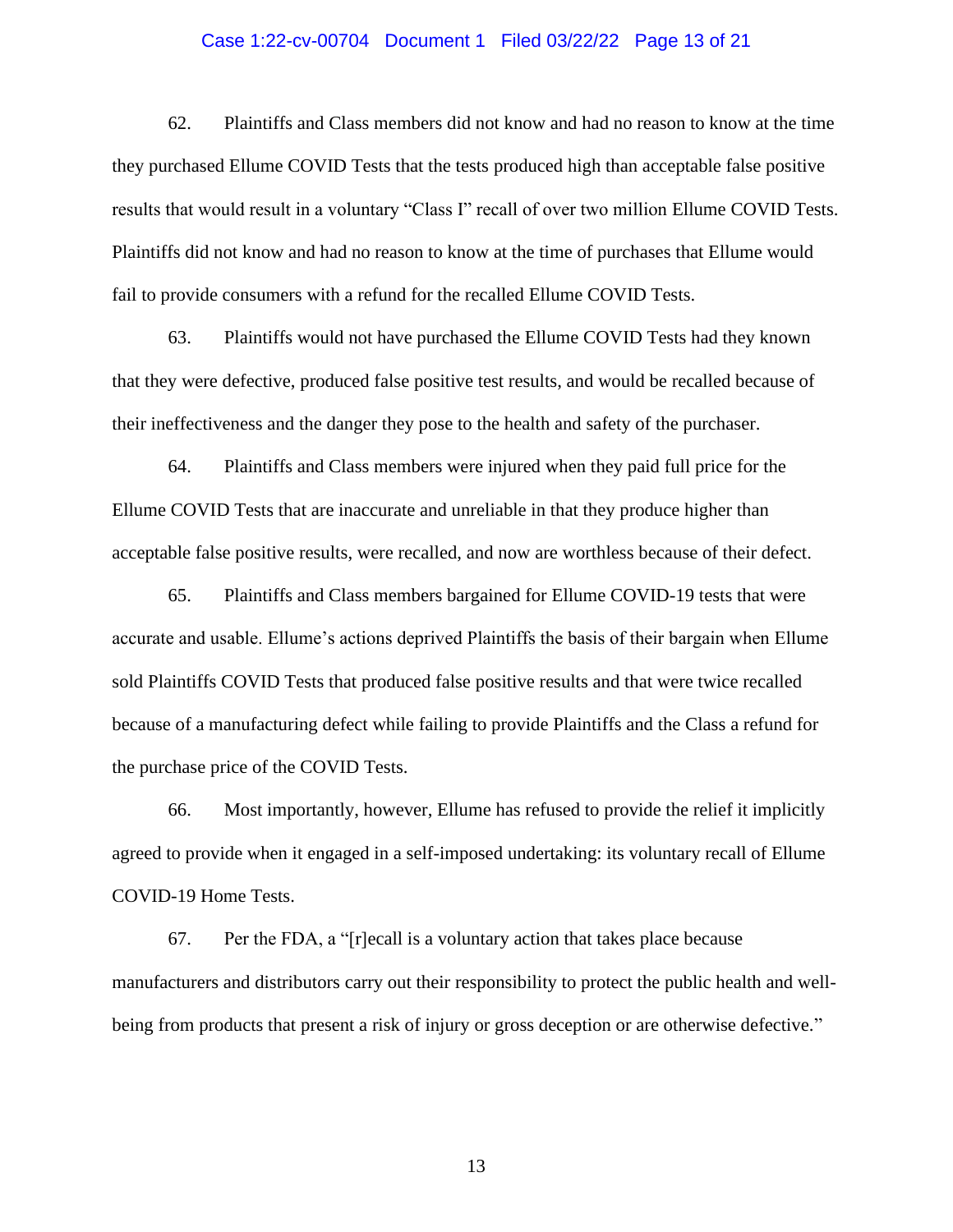# Case 1:22-cv-00704 Document 1 Filed 03/22/22 Page 14 of 21

68. When issuing a recall, whether voluntary or involuntary, manufacturers have only three options: repair or replace the recalled product or refund the product's purchase price.

69. In the case of Ellume's recall of its COVID-19 Home Tests, a refund is the only viable remedy. Consumers purchase COVID-19 Home Tests for specific purposes—typically travel or to secure clearance to visit specific places or attend particular events—and, like Plaintiffs, have no use for a "replacement" test they no longer need to take.

70. Accordingly, upon voluntarily recalling COVID-19 Home Tests, Ellume imposed upon itself an obligation to refund its customers the purchase price they paid for recalled test kits, whether used or unused.

71. Rather than refund the purchase price of the Ellume COVID Tests, Ellume has unjustly retained the monies that customers spent on the recalled test kits. Accordingly, Ellume unjustly enriched itself at the expense of Plaintiffs and Class members, as they have failed to disgorge the benefit that Class members conferred upon Ellume when they purchased the now useless and recalled Ellume COVID Tests.

72. Allowing Ellume to retain ill-gotten gains it derived from its sale of defective COVID-19 Home Tests thus not only deprives Plaintiffs and the Class of the benefit of their bargain, but also would unjustly enrich Ellume. To date, however, Ellume has failed to refund the money that Plaintiffs and the Class spent when they purchased the recalled Ellume COVID Tests.

73. Plaintiffs and Class members are entitled to damages for the monies paid to purchase the Ellume COVID Tests, statutory and punitive damages, attorneys' fees and costs, declaratory, and injunctive relief.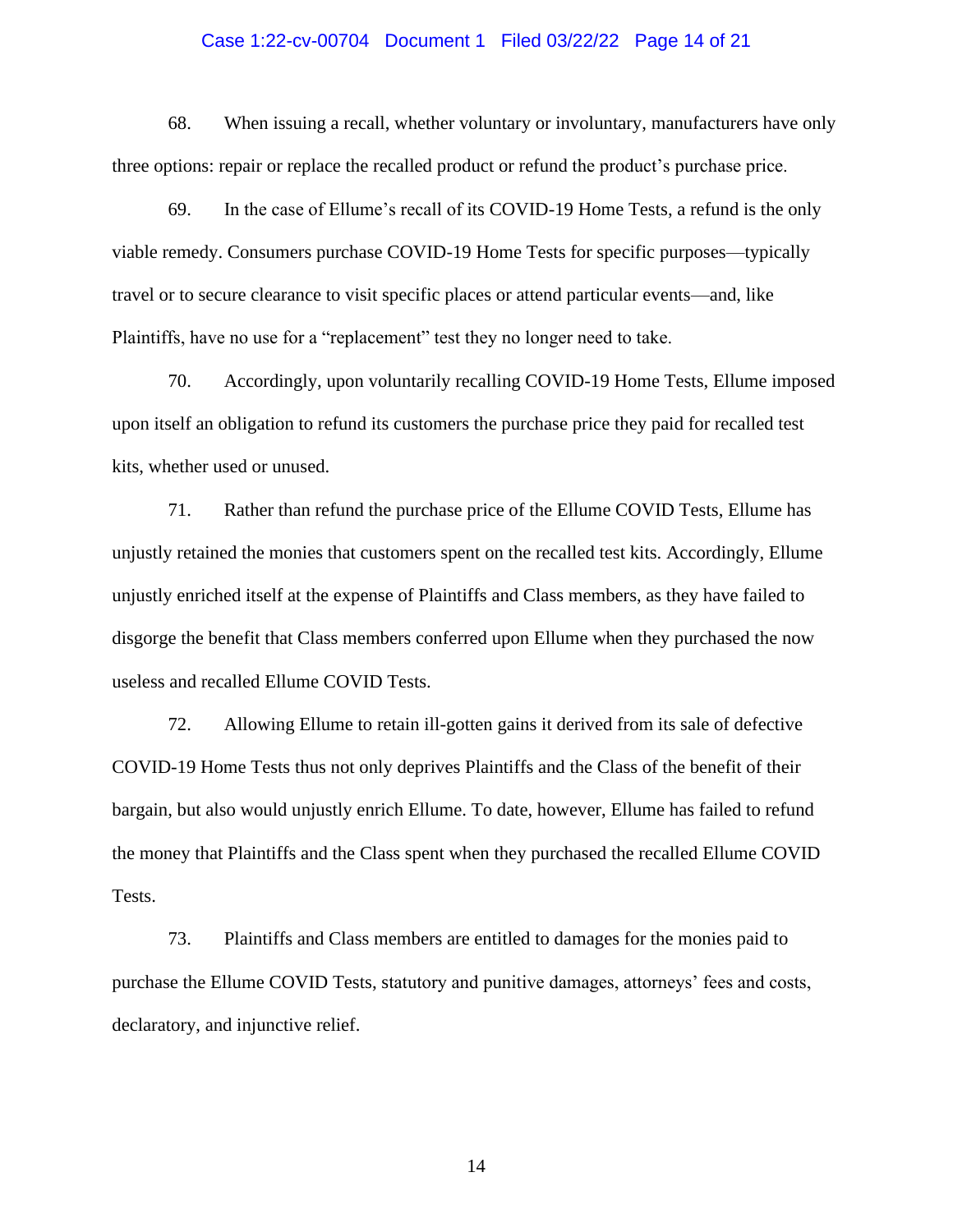#### **CLASS ALLEGATIONS**

74. Plaintiffs bring this action on behalf of themselves and a Nationwide Class pursuant to Federal Rule of Civil Procedure Rule 23(a), 23(b)(2), and/or 23(b)(3). This action satisfies the numerosity, commonality, typicality, adequacy, predominance, and superiority requirements of those provisions.

#### **Nationwide Class:**

All persons in the United States who purchased Ellume COVID Tests that were subject to Ellume's October 1, 2021 and November 10, 2021 recalls. In the alternative to the Nationwide Class, and pursuant to the Federal Rule of Civil Procedure 23(c)(5), Plaintiffs seek to represent the following State Classes in the event the Court declines to certify the Nationwide Class:

# **Indiana Class:**

All persons in Indiana who purchased Ellume COVID Tests that were subject to the October 1, 2021 and November 10, 2021 recalls.

#### **Ohio Class:**

All persons in Ohio who purchased Ellume COVID Tests that were subject to the October 1, 2021 and November 10, 2021 recalls.

75. The Nationwide Class and State Classes shall be collectively referred to as the "Class."

76. Specifically excluded from the Classes are Defendant, Defendant's officers, directors, agents, trustees, parents, children, corporations, trusts, representatives, employees, principals, servants, partners, joint ventures, or entities controlled by Defendant, and its heirs, successors, assigns, or other persons or entities related to or affiliated with Defendant and/or Defendant's officers and/or directors, the judge assigned to this action, and any member of the judge's immediate family.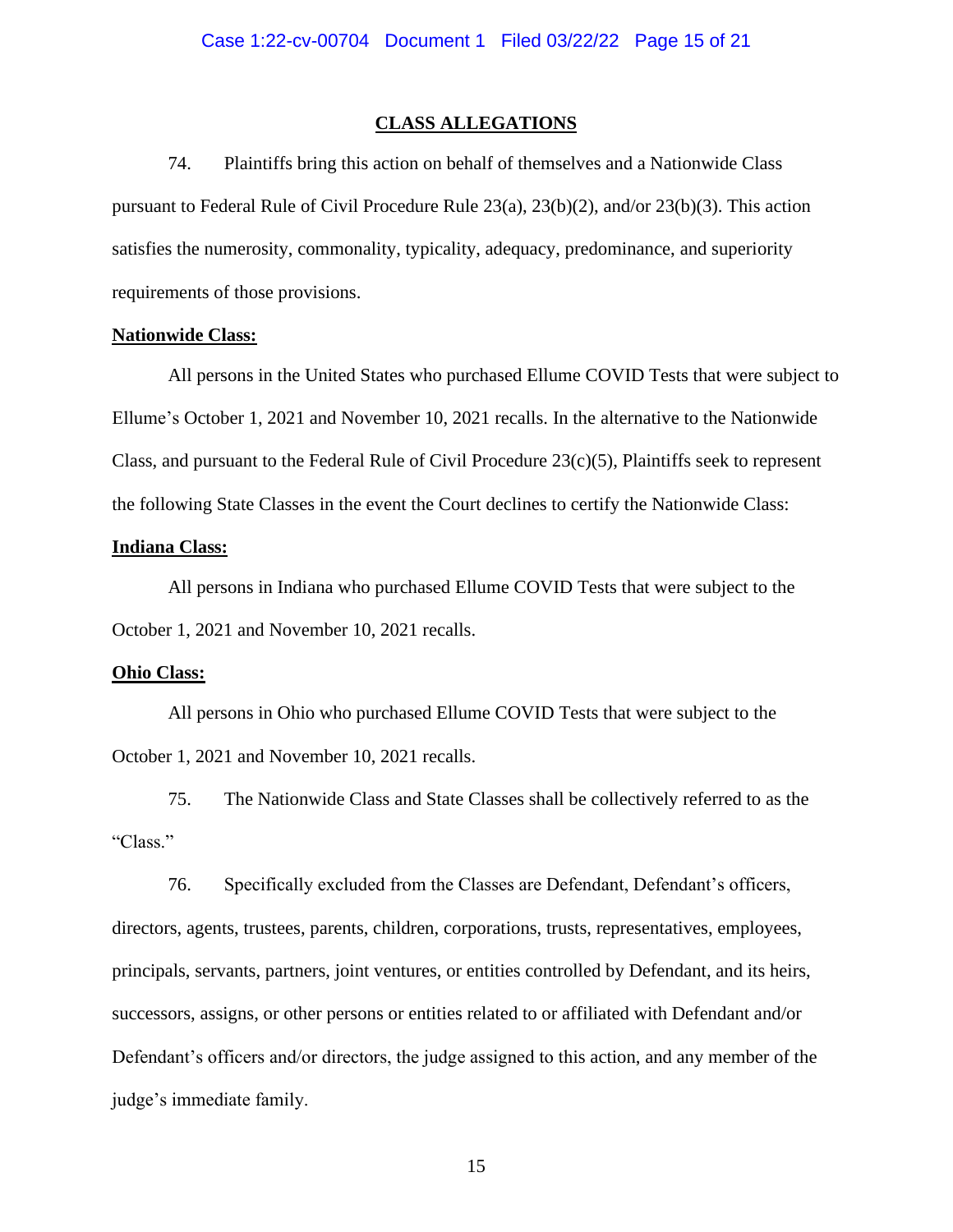# Case 1:22-cv-00704 Document 1 Filed 03/22/22 Page 16 of 21

77. **Numerosity.** The members of the proposed Class are geographically dispersed throughout the United States and are so numerous that individual joinder is impracticable. Upon information and belief, Plaintiffs reasonably estimate that there are millions of individuals who are members of the proposed Class. Although the precise number of proposed members is unknown to Plaintiffs, the true number is known by Defendant. Members of the Class may be notified of the pendency of this action by mail and/or publication through the distribution records of Defendant and third-party retailers and vendors.

78. **Typicality.** The claims of the representative Plaintiffs are typical of the claims of the Class in that the representative Plaintiffs, like all members of the Class, purchased the Ellume COVID Tests that were voluntarily recalled by Defendant due to their higher than acceptable false positive test results for SAR-CoV-2. The representative Plaintiffs, like all members of the Class, have been damaged by Defendant's misconduct in the very same way as the members of the Class. Further, the factual bases of Defendant's misconduct are common to all members of the Class and represent a common thread of misconduct resulting in injury to all members of the Class.

79. **Existence and predominance of common questions of law and fact.** Common questions of law and fact exist as to all members of the Class and predominate over any questions affecting only individual members of the Class. These common legal and factual questions include, but are not limited to, the following:

(a) whether Defendant is liable to Plaintiffs and the Class for unjust enrichment;

(b) whether Plaintiffs and the Class have sustained monetary loss and the proper measure of that loss;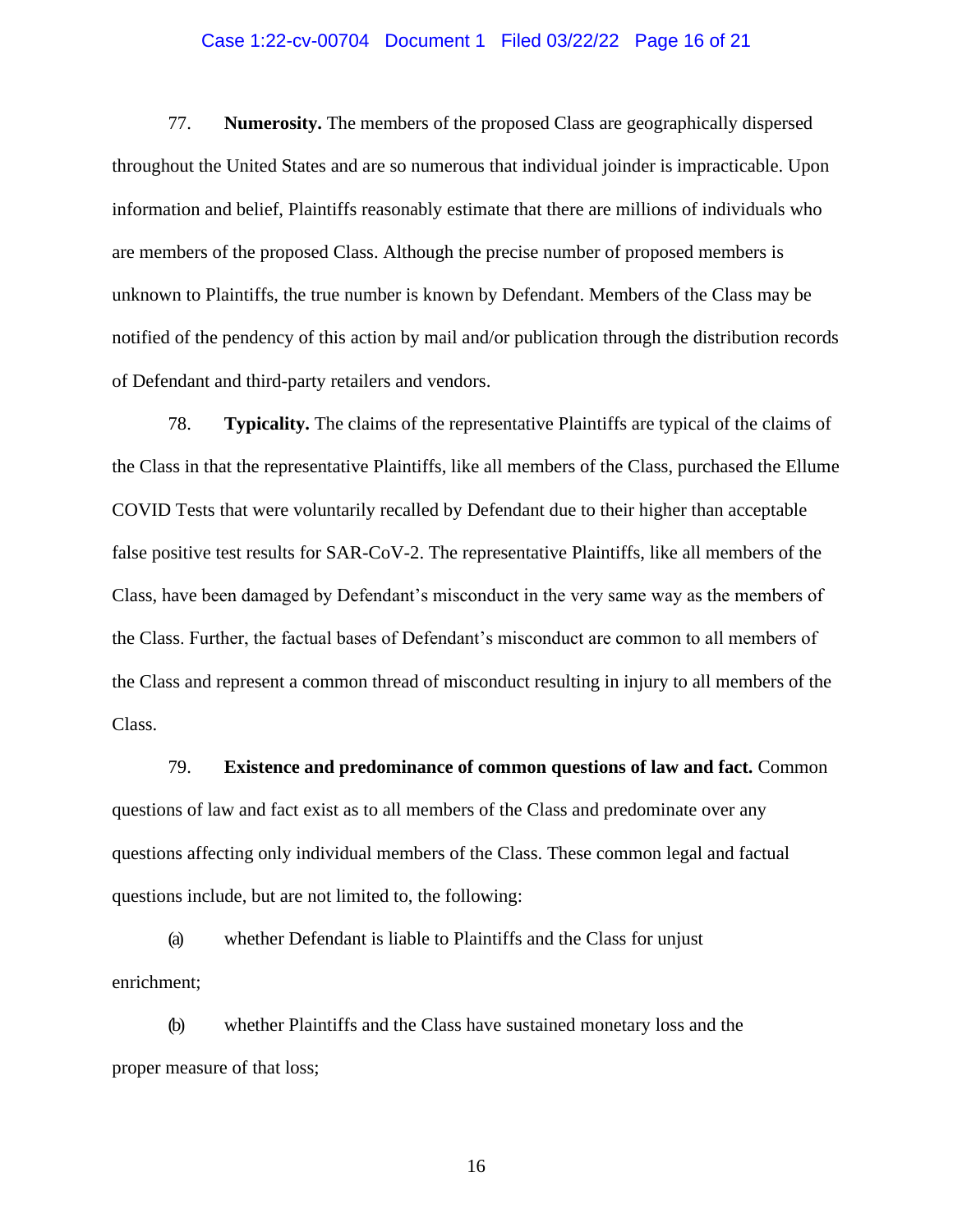## Case 1:22-cv-00704 Document 1 Filed 03/22/22 Page 17 of 21

(c) whether Plaintiffs and the Class are entitled to declaratory and injunctive relief;

(d) whether Plaintiffs and the Class are entitled to restitution and disgorgement from Defendant; and

(e) whether Defendant breached its implied warranties.

80. **Adequacy of Representation.** Plaintiffs will fairly and adequately protect the interests of the Class. Plaintiffs have retained counsel who are highly experienced in complex consumer class action litigation, and Plaintiffs intend to vigorously prosecute this action on behalf of the Class. Plaintiffs have no interests that are antagonistic to those of the Class.

81. **Superiority.** A class action is superior to all other available means for the fair and efficient adjudication of this controversy. The damages or other financial detriment suffered by members of the Class are relatively small compared to the burden and expense of individual litigation of their claims against Defendant. It would, thus, be virtually impossible for members of the Class, on an individual basis, to obtain effective redress for the wrongs committed against them. Furthermore, even if members of the Class could afford such individualized litigation, the court system could not. Individualized litigation would create the danger of inconsistent or contradictory judgments arising from the same set of facts. Individualized litigation would also increase the delay and expense to all parties and the court system from the issues raised by this action. By contrast, the class action device provides the benefits of adjudication of these issues in a single proceeding, economies of scale, and comprehensive supervision by a single court, and presents no unusual management difficulties under the circumstances.

82. In the alternative, the Class may be certified because: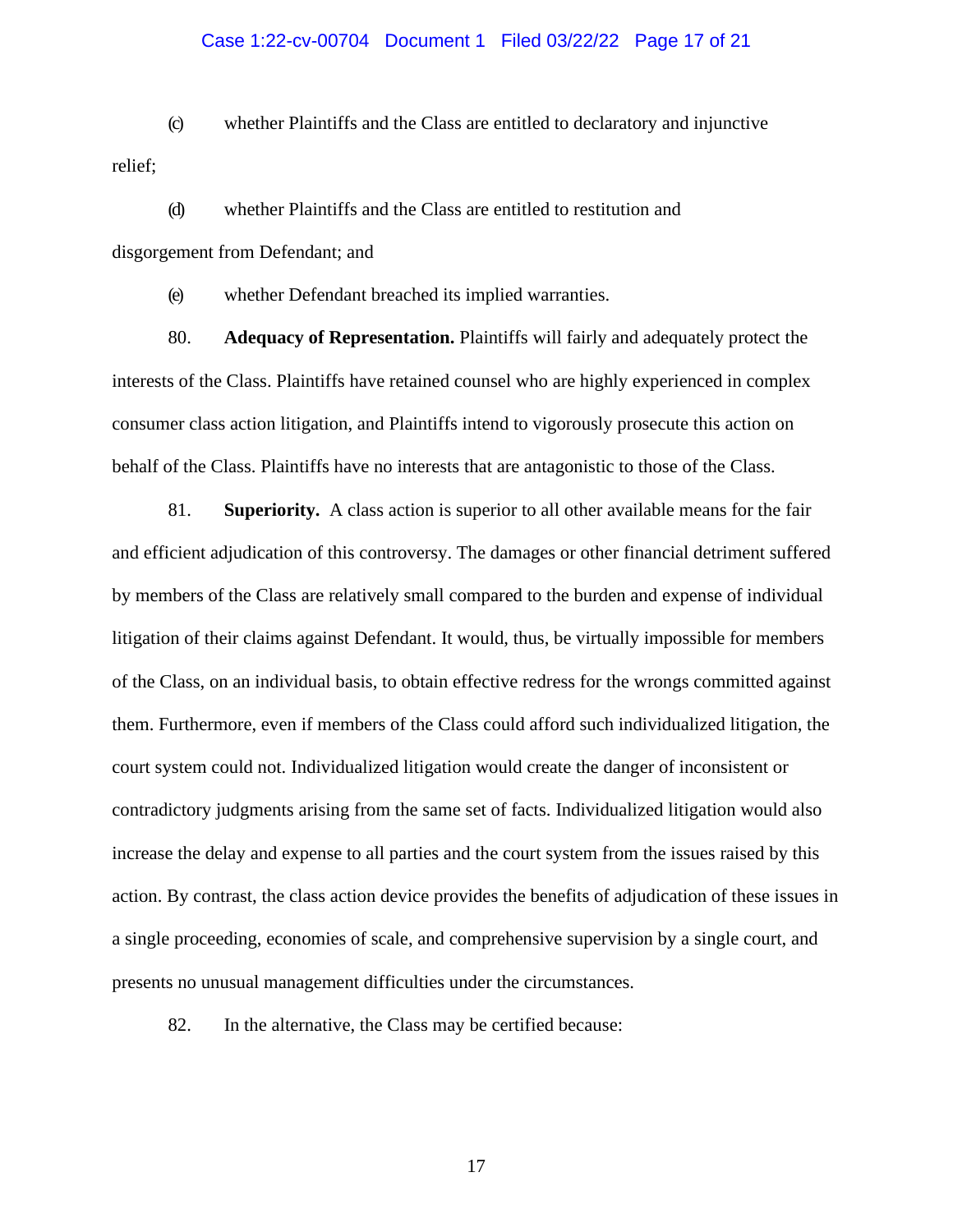# Case 1:22-cv-00704 Document 1 Filed 03/22/22 Page 18 of 21

(a) the prosecution of separate actions by individual members of the Class would create a risk of inconsistent or varying adjudication with respect to individual members of the Class that would establish incompatible standards of conduct for the Defendant;

(b) the prosecution of separate actions by individual members of the Class would create a risk of adjudications with respect to them that would, as a practical matter, be dispositive of the interests of other members of the Class not parties to the adjudications, or substantially impair or impede their ability to protect their interests; and/or

(c) Defendant has acted or refused to act on grounds generally applicable to the Class as a whole, thereby making appropriate final declaratory and/or injunctive relief with respect to the members of the Class as a whole.

# **CAUSES OF ACTION**

# **COUNT I (Unjust Enrichment) On Behalf of Plaintiffs, the Nationwide, Indiana, and Ohio Classes**

83. Plaintiffs incorporate by reference and re-allege each and every allegation set forth above as though fully set forth herein.

84. Plaintiffs and the Class conferred a benefit on Defendant in the form of monies paid to purchase Ellume COVID Tests.

85. Defendant voluntarily accepted, retained, and had knowledge of this benefit.

86. Because this benefit was obtained unlawfully by Defendant, namely selling and accepting compensation for the Ellume COVID Tests that were inaccurate and produced false positive results, it would be unjust and inequitable for Defendant to retain the benefit without paying the value thereof.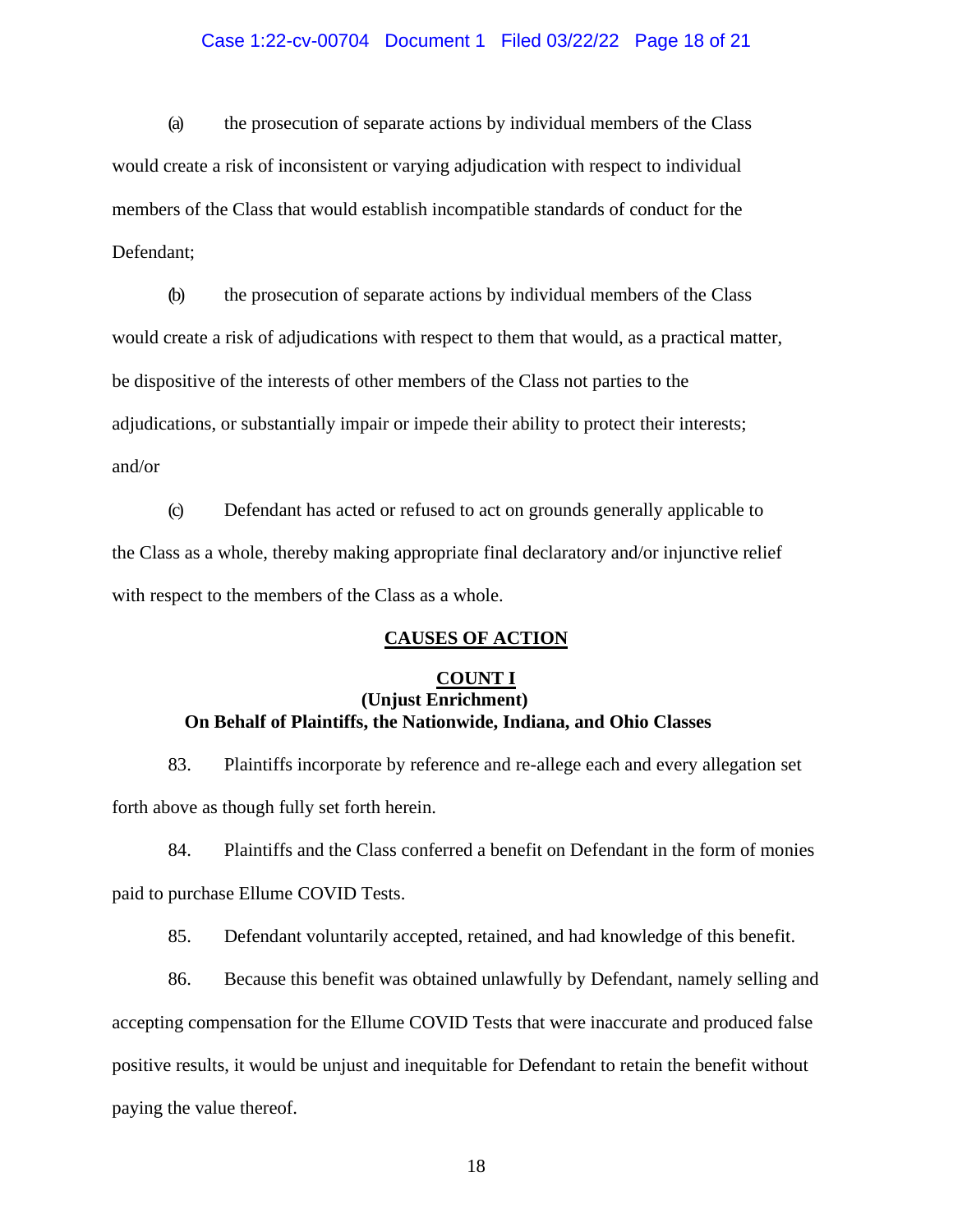# Case 1:22-cv-00704 Document 1 Filed 03/22/22 Page 19 of 21

87. The Defendant's unjust enrichment damaged the Plaintiffs and Class members. Defendant will be unjustly enriched if it is allowed to retain the revenues derived from the sale of the Ellume COVID Tests, Defendant must pay restitution to Plaintiffs and the members of the Class in the amount which Defendant was unjustly enriched by each of their purchases of Ellume's COVID Tests.

# **COUNT II (Declaratory Judgment) On Behalf of Plaintiffs, the Nationwide, Indiana, and Ohio Classes**

88. Plaintiffs incorporate by reference and re-allege each and every allegation set forth above as though fully set forth herein.

89. When Ellume implemented a recall of defective Ellume COVID-19 Tests, it implicitly agreed to refund Plaintiffs and the Class for costs incurred in purchasing the kits, since replacement tests are of no value to Class members.

90. Ellume has declined to do so, either voluntarily or upon demand when contacted by Class members.

91. Accordingly, there is an actual controversy between Plaintiffs and Defendant regarding the sufficiency of Ellume's October 1, 2021 and November 10, 2021 recalls of the Ellume COVID Tests regarding whether Plaintiffs and the Class are entitled to a refund of the purchase price of their Ellume COVID Tests.

92. Plaintiffs, on behalf of themselves and all others similarly situated, therefore seek an order from the Court (1) declaring that Ellume is obligated to provide notice of the recall to all Class members who purchased the recalled Ellume COVID Tests, and (2) ordering Ellume to refund all Class members who have not received a refund for the purchase price of the recalled Ellume COVID Tests.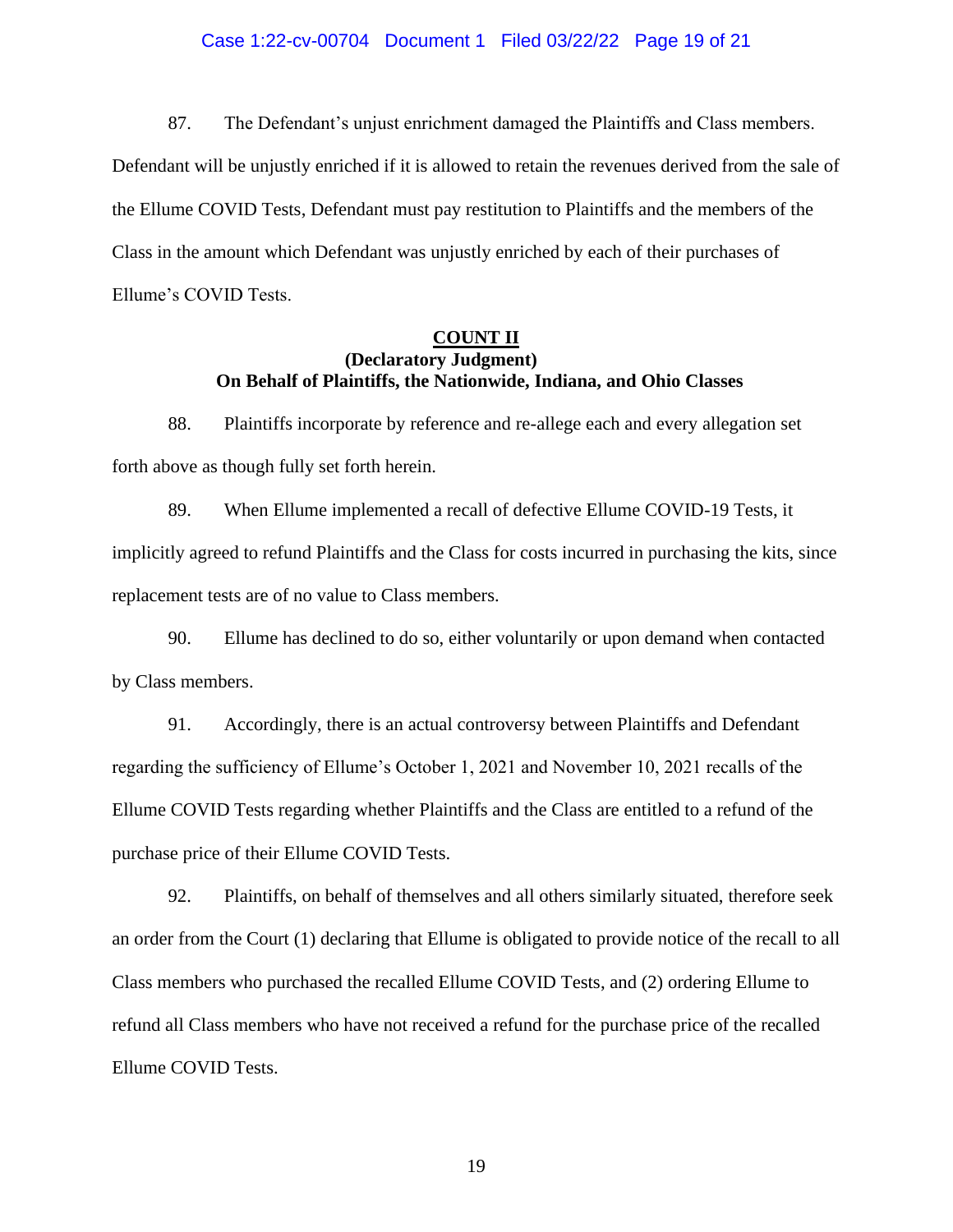#### **PRAYER FOR RELIEF**

Wherefore, Plaintiffs, on behalf of themselves and all Class members they seek to represent, respectfully request that the Court enter a judgment on their behalf and against Ellume, and further grant the following relief:

- a. An order certifying the proposed Nationwide Class or state classes pursuant to Rule 23 of the Federal Rules of Civil Procedure and naming Plaintiffs as Class Representatives and their attorneys as Class Counsel to represent the Class members;
- b. An order declaring that Ellume was unjustly enriched;
- c. An order entering judgment in favor of Plaintiffs and the Class members against Ellume;
- d. An order awarding damages against Ellume in favor of Plaintiffs and Class members in an amount to be determined by the Court as fair and just for Ellume's wrongful conduct;
- e. An order awarding Plaintiffs and Class members prejudgment interest on any damages awarded by the Court;
- f. An order of restitution and all other forms of equitable monetary relief;
- g. Injunctive and declaratory relief as pleaded or as the Court may deem proper;
- h. An order awarding Plaintiffs and Class members reasonable attorneys' fees and expenses, and costs of suit; and
- i. Grant such further relief as this Court deems appropriate.

# **DEMAND FOR JURY TRIAL**

Pursuant to Rule 38(b) of the Federal Rules of Civil Procedure, Plaintiffs hereby demand a trial by jury on all issues so triable in this action.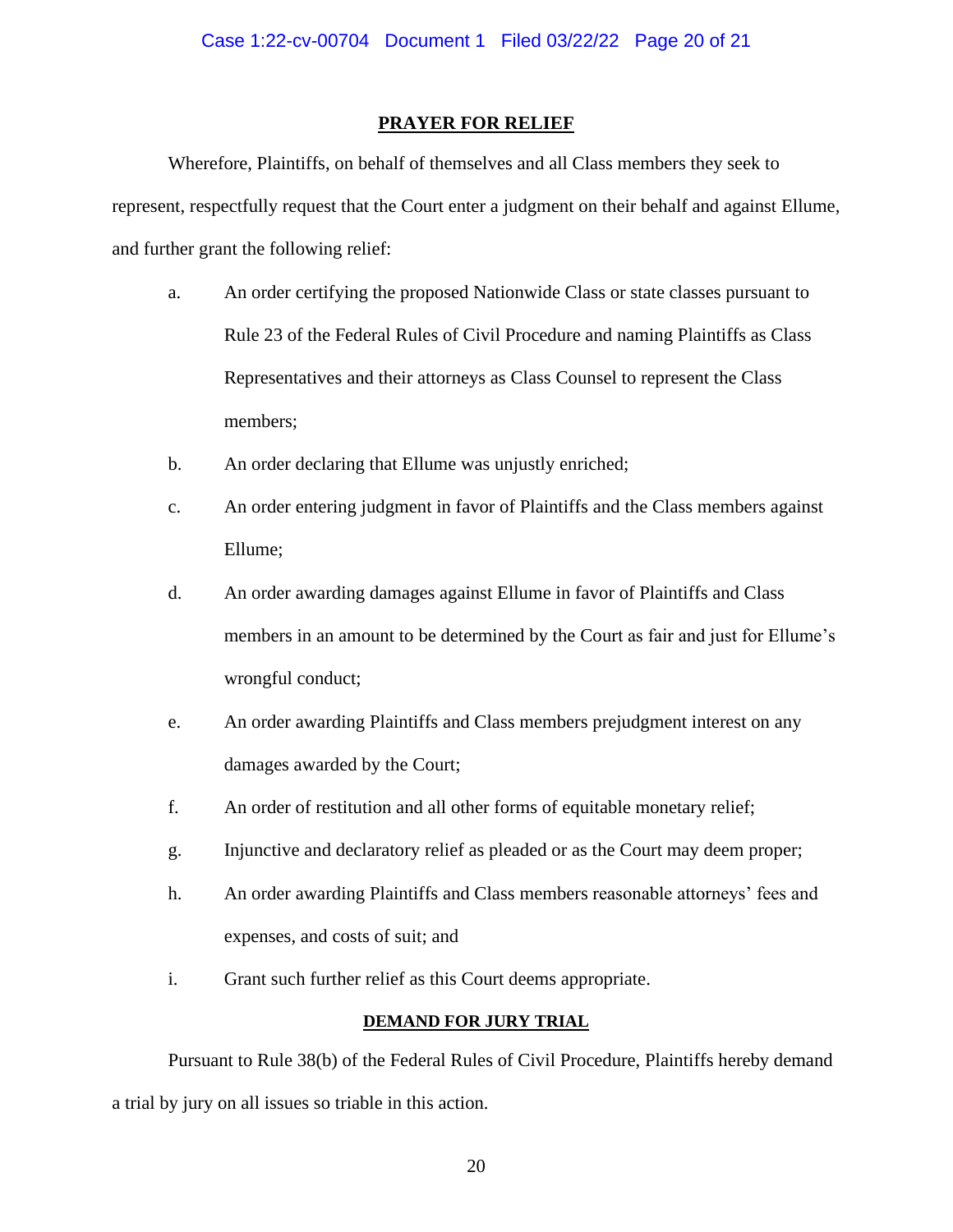Dated: March 22, 2022 By: */s/ James P. Ulwick*

James P. Ulwick (Federal Bar No. (00536) **KRAMON & GRAHAM, P.A.** One South Street, Suite 2600 Baltimore, Maryland 21202 Phone: (410) 752-6030 Facsimile: (410) 539-1269 [julwick@kg-law.com](mailto:julwick@kg-law.com)

Joseph G. Sauder Lori G. Kier **SAUDER SCHELKOPF LLC** 1109 Lancaster Avenue Berwyn, Pennsylvania 19312 Phone: 888-711-9975 [jgs@sstriallawyers.com](mailto:jgs@sstriallawyers.com) [lgk@sstriallawyers.com](mailto:lgk@sstriallawyers.com)

Daniel O. Herrera Alexander J. Sweatman **CAFFERTY CLOBES MERIWETHER & SPRENGEL LLP** 135 S. LaSalle Street, Suite 3210 Chicago, Illinois 60603 Phone: (312) 782-4880 Facsimile: (312) 782-4485 [dherrera@caffertyclobes.com](mailto:dherrera@caffertyclobes.com) [asweatman@caffertyclobes.com](mailto:asweatman@caffertyclobes.com)

*Counsel for Plaintiffs*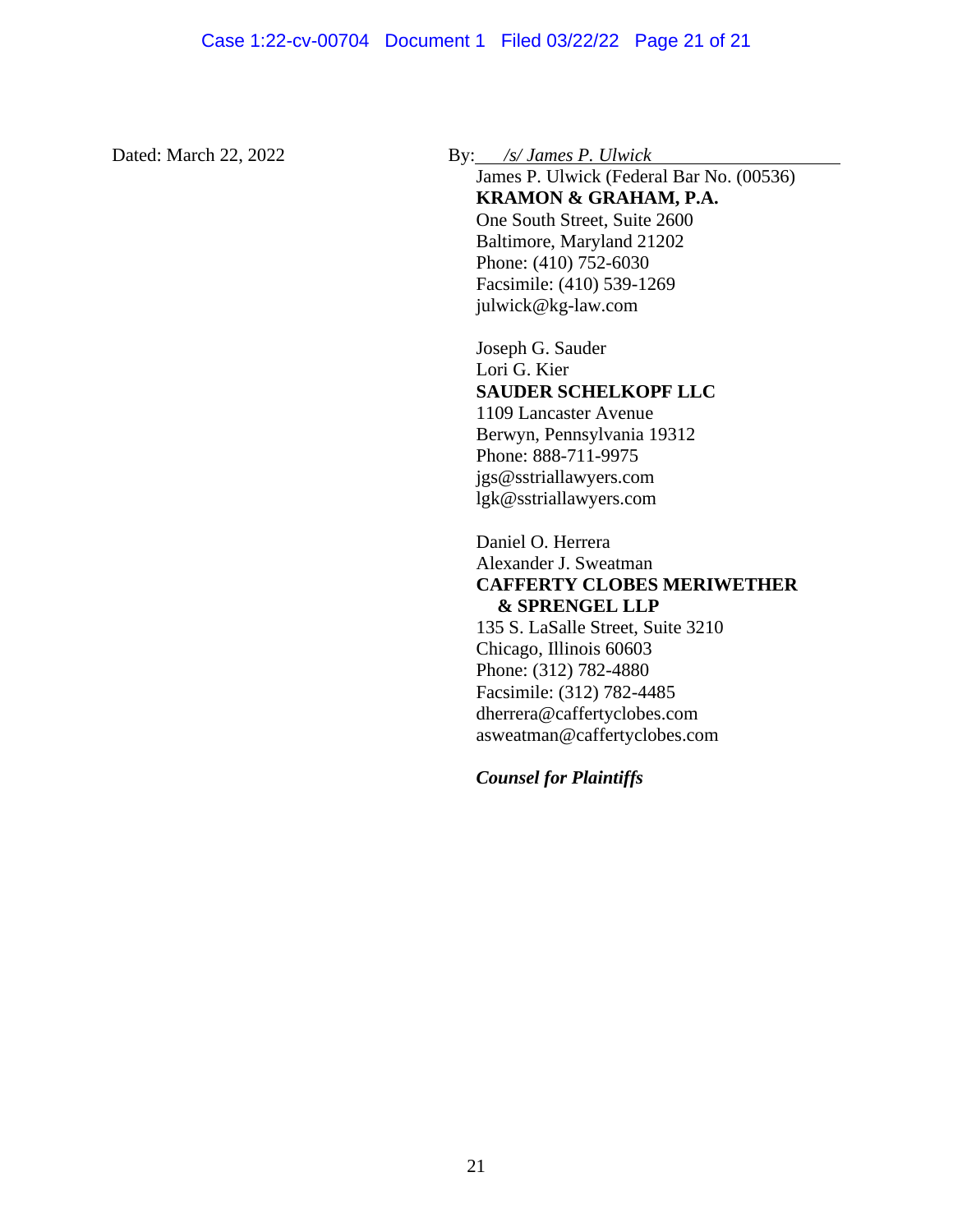# JS 44 (Rev. 08/16) **Case 1:22-cv-007 04 VU LCO OF RISHEET** 03/22/22 Page 1 of 2

| The JS 44 civil cover sheet and the information contained herein neither replace nor supplement the filing and service of pleadings or other papers as required by law, except as provided by local rules of court. This form,<br>purpose of initiating the civil docket sheet. (SEE INSTRUCTIONS ON NEXT PAGE OF THIS FORM.)                                                                                                                                                                                                                                                                                                                                                                                    |                                                                                                                                                                                                                                                                                                                                                                                                                                                                                                                                                                                                                                                        |                                                                                                                                                                                                                                                                                                                                                                                                                                                                                                                                                                                                                                                                                                                                                     |                                                 |                                                                                                                                                                                                                                                                                                                                                                                         |                               |                                                                              |                                                                                                                                                                                                                                                                                                                                                                                                       |              |                                                                                                                                                                                                                                                 |                                                                                                                                                                                                                                                                                                                                                                                                                       |          |
|------------------------------------------------------------------------------------------------------------------------------------------------------------------------------------------------------------------------------------------------------------------------------------------------------------------------------------------------------------------------------------------------------------------------------------------------------------------------------------------------------------------------------------------------------------------------------------------------------------------------------------------------------------------------------------------------------------------|--------------------------------------------------------------------------------------------------------------------------------------------------------------------------------------------------------------------------------------------------------------------------------------------------------------------------------------------------------------------------------------------------------------------------------------------------------------------------------------------------------------------------------------------------------------------------------------------------------------------------------------------------------|-----------------------------------------------------------------------------------------------------------------------------------------------------------------------------------------------------------------------------------------------------------------------------------------------------------------------------------------------------------------------------------------------------------------------------------------------------------------------------------------------------------------------------------------------------------------------------------------------------------------------------------------------------------------------------------------------------------------------------------------------------|-------------------------------------------------|-----------------------------------------------------------------------------------------------------------------------------------------------------------------------------------------------------------------------------------------------------------------------------------------------------------------------------------------------------------------------------------------|-------------------------------|------------------------------------------------------------------------------|-------------------------------------------------------------------------------------------------------------------------------------------------------------------------------------------------------------------------------------------------------------------------------------------------------------------------------------------------------------------------------------------------------|--------------|-------------------------------------------------------------------------------------------------------------------------------------------------------------------------------------------------------------------------------------------------|-----------------------------------------------------------------------------------------------------------------------------------------------------------------------------------------------------------------------------------------------------------------------------------------------------------------------------------------------------------------------------------------------------------------------|----------|
| I, (a) PLAINTIFFS<br>KAREN KERSCHEN and WALLACE LOVEJOY, on behalf of<br>themselves and all others similarly situated                                                                                                                                                                                                                                                                                                                                                                                                                                                                                                                                                                                            | <b>ELLUME USA, LLC</b>                                                                                                                                                                                                                                                                                                                                                                                                                                                                                                                                                                                                                                 |                                                                                                                                                                                                                                                                                                                                                                                                                                                                                                                                                                                                                                                                                                                                                     |                                                 |                                                                                                                                                                                                                                                                                                                                                                                         |                               |                                                                              |                                                                                                                                                                                                                                                                                                                                                                                                       |              |                                                                                                                                                                                                                                                 |                                                                                                                                                                                                                                                                                                                                                                                                                       |          |
| (b) County of Residence of First Listed Plaintiff<br>(EXCEPT IN U.S. PLAINTIFF CASES)                                                                                                                                                                                                                                                                                                                                                                                                                                                                                                                                                                                                                            |                                                                                                                                                                                                                                                                                                                                                                                                                                                                                                                                                                                                                                                        |                                                                                                                                                                                                                                                                                                                                                                                                                                                                                                                                                                                                                                                                                                                                                     |                                                 | Frederick<br>County of Residence of First Listed Defendant<br>(IN U.S. PLAINTIFF CASES ONLY)<br>IN LAND CONDEMNATION CASES, USE THE LOCATION OF<br>NOTE:<br>THE TRACT OF LAND INVOLVED.                                                                                                                                                                                                 |                               |                                                                              |                                                                                                                                                                                                                                                                                                                                                                                                       |              |                                                                                                                                                                                                                                                 |                                                                                                                                                                                                                                                                                                                                                                                                                       |          |
| (c) Attorneys (Firm Name, Address, and Telephone Number)<br>James P. Ulwick, Esquire, Kramon & Graham, P.A.<br>One South Street, Suite 2600, Baltimore, Maryland 21202<br>(410) 752-6030                                                                                                                                                                                                                                                                                                                                                                                                                                                                                                                         |                                                                                                                                                                                                                                                                                                                                                                                                                                                                                                                                                                                                                                                        |                                                                                                                                                                                                                                                                                                                                                                                                                                                                                                                                                                                                                                                                                                                                                     |                                                 | Attorneys (If Known)                                                                                                                                                                                                                                                                                                                                                                    |                               |                                                                              |                                                                                                                                                                                                                                                                                                                                                                                                       |              |                                                                                                                                                                                                                                                 |                                                                                                                                                                                                                                                                                                                                                                                                                       |          |
| <b>II. BASIS OF JURISDICTION</b> (Place an "X" in One Box Only)                                                                                                                                                                                                                                                                                                                                                                                                                                                                                                                                                                                                                                                  |                                                                                                                                                                                                                                                                                                                                                                                                                                                                                                                                                                                                                                                        |                                                                                                                                                                                                                                                                                                                                                                                                                                                                                                                                                                                                                                                                                                                                                     |                                                 | <b>III. CITIZENSHIP OF PRINCIPAL PARTIES</b> (Place an "X" in One Box for Plaintiff                                                                                                                                                                                                                                                                                                     |                               |                                                                              |                                                                                                                                                                                                                                                                                                                                                                                                       |              |                                                                                                                                                                                                                                                 |                                                                                                                                                                                                                                                                                                                                                                                                                       |          |
| $\Box$ 1 U.S. Government<br><b>1</b> 3 Federal Question<br>Plaintiff<br>(U.S. Government Not a Party)                                                                                                                                                                                                                                                                                                                                                                                                                                                                                                                                                                                                            |                                                                                                                                                                                                                                                                                                                                                                                                                                                                                                                                                                                                                                                        |                                                                                                                                                                                                                                                                                                                                                                                                                                                                                                                                                                                                                                                                                                                                                     |                                                 | (For Diversity Cases Only)<br>and One Box for Defendant)<br>DEF<br><b>PTF</b><br><b>PTF</b><br>DEF<br>$\mathbb{X}4$<br>$\Box$ 1<br>$\Box$ 4<br>Citizen of This State<br>$\Box$ 1<br>Incorporated or Principal Place<br>of Business In This State                                                                                                                                        |                               |                                                                              |                                                                                                                                                                                                                                                                                                                                                                                                       |              |                                                                                                                                                                                                                                                 |                                                                                                                                                                                                                                                                                                                                                                                                                       |          |
| $\Box$ 2 U.S. Government<br>Defendant                                                                                                                                                                                                                                                                                                                                                                                                                                                                                                                                                                                                                                                                            | $\blacktriangleright$ 4 Diversity<br>(Indicate Citizenship of Parties in Item III)                                                                                                                                                                                                                                                                                                                                                                                                                                                                                                                                                                     |                                                                                                                                                                                                                                                                                                                                                                                                                                                                                                                                                                                                                                                                                                                                                     | $\mathbf{\times} 2$<br>Citizen of Another State |                                                                                                                                                                                                                                                                                                                                                                                         |                               | $\Box$ 2<br>Incorporated and Principal Place<br>of Business In Another State |                                                                                                                                                                                                                                                                                                                                                                                                       |              | $\Box$ 5                                                                                                                                                                                                                                        | $\square$ 5                                                                                                                                                                                                                                                                                                                                                                                                           |          |
|                                                                                                                                                                                                                                                                                                                                                                                                                                                                                                                                                                                                                                                                                                                  |                                                                                                                                                                                                                                                                                                                                                                                                                                                                                                                                                                                                                                                        |                                                                                                                                                                                                                                                                                                                                                                                                                                                                                                                                                                                                                                                                                                                                                     |                                                 | Citizen or Subject of a<br><b>Foreign Country</b>                                                                                                                                                                                                                                                                                                                                       | $\Box$ 3                      |                                                                              | $\Box$ 3 Foreign Nation                                                                                                                                                                                                                                                                                                                                                                               |              |                                                                                                                                                                                                                                                 | $\Box$ 6                                                                                                                                                                                                                                                                                                                                                                                                              | $\Box$ 6 |
| <b>IV. NATURE OF SUIT</b> (Place an "X" in One Box Only)<br><b>CONTRACT</b>                                                                                                                                                                                                                                                                                                                                                                                                                                                                                                                                                                                                                                      |                                                                                                                                                                                                                                                                                                                                                                                                                                                                                                                                                                                                                                                        | <b>TORTS</b>                                                                                                                                                                                                                                                                                                                                                                                                                                                                                                                                                                                                                                                                                                                                        |                                                 | <b>FORFEITURE/PENALTY</b>                                                                                                                                                                                                                                                                                                                                                               |                               |                                                                              | Click here for. Nature of Suit Code Descriptions.<br><b>BANKRUPTCY</b>                                                                                                                                                                                                                                                                                                                                |              |                                                                                                                                                                                                                                                 | <b>OTHER STATUTES</b>                                                                                                                                                                                                                                                                                                                                                                                                 |          |
| $\Box$ 110 Insurance<br>$\Box$ 120 Marine<br>$\Box$ 130 Miller Act<br>$\Box$ 140 Negotiable Instrument<br>$\Box$ 150 Recovery of Overpayment<br>& Enforcement of Judgment<br>$\Box$ 151 Medicare Act<br>$\Box$ 152 Recovery of Defaulted<br><b>Student Loans</b><br>(Excludes Veterans)<br>$\Box$ 153 Recovery of Overpayment<br>of Veteran's Benefits<br>$\Box$ 160 Stockholders' Suits<br>$\Box$ 190 Other Contract<br>3 195 Contract Product Liability<br>$\Box$ 196 Franchise<br><b>REAL PROPERTY</b><br>$\Box$ 210 Land Condemnation<br>$\Box$ 220 Foreclosure<br>□ 230 Rent Lease & Ejectment<br>$\Box$ 240 Torts to Land<br>$\square$ 245 Tort Product Liability<br>$\square$ 290 All Other Real Property | PERSONAL INJURY<br>$\Box$ 310 Airplane<br>□ 315 Airplane Product<br>Liability<br>$\Box$ 320 Assault, Libel &<br>Slander<br>□ 330 Federal Employers'<br>Liability<br>$\Box$ 340 Marine<br>345 Marine Product<br>Liability<br>□ 350 Motor Vehicle<br>□ 355 Motor Vehicle<br><b>Product Liability</b><br>360 Other Personal<br>Injury<br>$\Box$ 362 Personal Injury -<br>Medical Malpractice<br><b>CIVIL RIGHTS</b><br>$\Box$ 440 Other Civil Rights<br>$\Box$ 441 Voting<br>$\Box$ 442 Employment<br>$\Box$ 443 Housing/<br>Accommodations<br>$\Box$ 445 Amer. w/Disabilities<br>Employment<br>$\Box$ 446 Amer. w/Disabilities<br>Other<br>448 Education | PERSONAL INJURY<br>$\Box$ 365 Personal Injury -<br><b>Product Liability</b><br>367 Health Care/<br>Pharmaceutical<br>Personal Injury<br><b>Product Liability</b><br>□ 368 Asbestos Personal<br><b>Injury Product</b><br>Liability<br><b>PERSONAL PROPERTY</b> J 710 Fair Labor Standards<br>370 Other Fraud<br>$\Box$ 371 Truth in Lending<br>380 Other Personal<br><b>Property Damage</b><br>□ 385 Property Damage<br><b>Product Liability</b><br>PRISONER PETITIONS<br><b>Habeas Corpus:</b><br>1 463 Alien Detainee<br>510 Motions to Vacate<br>Sentence<br>530 General<br>535 Death Penalty<br>Other:<br>$\Box$ 540 Mandamus & Other<br>$\Box$ 550 Civil Rights<br>555 Prison Condition<br>560 Civil Detainee -<br>Conditions of<br>Confinement |                                                 | □ 625 Drug Related Seizure<br>of Property 21 USC 881<br>$\Box$ 690 Other<br><b>LABOR</b><br>Act<br>720 Labor/Management<br>Relations<br>740 Railway Labor Act<br>751 Family and Medical<br>Leave Act<br>790 Other Labor Litigation<br>791 Employee Retirement<br>Income Security Act<br><b>IMMIGRATION</b><br>462 Naturalization Application<br>$\Box$ 465 Other Immigration<br>Actions |                               | $\Box$ 820 Copyrights<br>□ 830 Patent<br>□ 840 Trademark                     | 1422 Appeal 28 USC 158<br>$\Box$ 423 Withdrawal<br>28 USC 157<br><b>PROPERTY RIGHTS</b><br><b>SOCIAL SECURITY</b><br>$\Box$ 861 HIA (1395ff)<br><b>1 862 Black Lung (923)</b><br>$\Box$ 863 DIWC/DIWW (405(g))<br>$\Box$ 864 SSID Title XVI<br>$\Box$ 865 RSI (405(g))<br><b>FEDERAL TAX SUITS</b><br><sup>1</sup> 870 Taxes (U.S. Plaintiff<br>or Defendant)<br>□ 871 IRS-Third Party<br>26 USC 7609 |              | 375 False Claims Act<br>3729(a)<br>$\Box$ 410 Antitrust<br>$\Box$ 450 Commerce<br>$\Box$ 460 Deportation<br>480 Consumer Credit<br>490 Cable/Sat TV<br>Exchange<br>□ 891 Agricultural Acts<br>Act<br>□ 896 Arbitration<br><b>State Statutes</b> | $\Box$ 376 Qui Tam (31 USC)<br>400 State Reapportionment<br>1 430 Banks and Banking<br>□ 470 Racketeer Influenced and<br><b>Corrupt Organizations</b><br>□ 850 Securities/Commodities/<br>□ 890 Other Statutory Actions<br>□ 893 Environmental Matters<br>$\Box$ 895 Freedom of Information<br>□ 899 Administrative Procedure<br>Act/Review or Appeal of<br><b>Agency Decision</b><br>$\Box$ 950 Constitutionality of |          |
| V. ORIGIN (Place an "X" in One Box Only)<br>$\mathbf{X}$ 1 Original<br>Proceeding                                                                                                                                                                                                                                                                                                                                                                                                                                                                                                                                                                                                                                | $\square$ 2 Removed from<br>$\Box$ 3<br><b>State Court</b>                                                                                                                                                                                                                                                                                                                                                                                                                                                                                                                                                                                             | Remanded from<br><b>Appellate Court</b>                                                                                                                                                                                                                                                                                                                                                                                                                                                                                                                                                                                                                                                                                                             | $\Box$ 4 Reinstated or<br>Reopened              | $\Box$ 5 Transferred from                                                                                                                                                                                                                                                                                                                                                               | Another District<br>(specify) |                                                                              | $\Box$ 6 Multidistrict<br>Transfer                                                                                                                                                                                                                                                                                                                                                                    | Litigation - |                                                                                                                                                                                                                                                 | $\Box$ 8 Multidistrict<br>Litigation -<br>Direct File                                                                                                                                                                                                                                                                                                                                                                 |          |
| <b>VI. CAUSE OF ACTION</b>                                                                                                                                                                                                                                                                                                                                                                                                                                                                                                                                                                                                                                                                                       | Brief description of cause:                                                                                                                                                                                                                                                                                                                                                                                                                                                                                                                                                                                                                            | Cite the U.S. Civil Statute under which you are filing (Do not cite jurisdictional statutes unless diversity):<br>28 U.S.C. § 1332(d)(2)(A), as modified by the Class Action Fairness Act of 2005<br>Class action for defective COVID-19 tests                                                                                                                                                                                                                                                                                                                                                                                                                                                                                                      |                                                 |                                                                                                                                                                                                                                                                                                                                                                                         |                               |                                                                              |                                                                                                                                                                                                                                                                                                                                                                                                       |              |                                                                                                                                                                                                                                                 |                                                                                                                                                                                                                                                                                                                                                                                                                       |          |
| <b>VII. REQUESTED IN</b><br><b>COMPLAINT:</b>                                                                                                                                                                                                                                                                                                                                                                                                                                                                                                                                                                                                                                                                    | ळ<br>UNDER RULE 23, F.R.Cv.P.                                                                                                                                                                                                                                                                                                                                                                                                                                                                                                                                                                                                                          | <b>CHECK IF THIS IS A CLASS ACTION</b>                                                                                                                                                                                                                                                                                                                                                                                                                                                                                                                                                                                                                                                                                                              |                                                 | <b>DEMAND \$</b>                                                                                                                                                                                                                                                                                                                                                                        |                               |                                                                              | <b>CHECK YES only if demanded in complaint:</b><br><b>JURY DEMAND:</b>                                                                                                                                                                                                                                                                                                                                |              | X Yes                                                                                                                                                                                                                                           | $\square$ No                                                                                                                                                                                                                                                                                                                                                                                                          |          |
| VIII. RELATED CASE(S)<br><b>IF ANY</b>                                                                                                                                                                                                                                                                                                                                                                                                                                                                                                                                                                                                                                                                           | (See instructions):                                                                                                                                                                                                                                                                                                                                                                                                                                                                                                                                                                                                                                    | <b>JUDGE</b>                                                                                                                                                                                                                                                                                                                                                                                                                                                                                                                                                                                                                                                                                                                                        |                                                 |                                                                                                                                                                                                                                                                                                                                                                                         |                               |                                                                              | DOCKET NUMBER                                                                                                                                                                                                                                                                                                                                                                                         |              |                                                                                                                                                                                                                                                 |                                                                                                                                                                                                                                                                                                                                                                                                                       |          |
| DATE<br>03/22/2022                                                                                                                                                                                                                                                                                                                                                                                                                                                                                                                                                                                                                                                                                               |                                                                                                                                                                                                                                                                                                                                                                                                                                                                                                                                                                                                                                                        | SIGNATURE OF ATTORNEY OF RECORD                                                                                                                                                                                                                                                                                                                                                                                                                                                                                                                                                                                                                                                                                                                     |                                                 |                                                                                                                                                                                                                                                                                                                                                                                         |                               |                                                                              |                                                                                                                                                                                                                                                                                                                                                                                                       |              |                                                                                                                                                                                                                                                 |                                                                                                                                                                                                                                                                                                                                                                                                                       |          |
| <b>FOR OFFICE USE ONLY</b>                                                                                                                                                                                                                                                                                                                                                                                                                                                                                                                                                                                                                                                                                       |                                                                                                                                                                                                                                                                                                                                                                                                                                                                                                                                                                                                                                                        |                                                                                                                                                                                                                                                                                                                                                                                                                                                                                                                                                                                                                                                                                                                                                     |                                                 |                                                                                                                                                                                                                                                                                                                                                                                         |                               |                                                                              |                                                                                                                                                                                                                                                                                                                                                                                                       |              |                                                                                                                                                                                                                                                 |                                                                                                                                                                                                                                                                                                                                                                                                                       |          |
| <b>RECEIPT#</b><br><b>Print</b>                                                                                                                                                                                                                                                                                                                                                                                                                                                                                                                                                                                                                                                                                  | <b>AMOUNT</b><br><b>Save As</b>                                                                                                                                                                                                                                                                                                                                                                                                                                                                                                                                                                                                                        | <b>APPLYING IFP</b>                                                                                                                                                                                                                                                                                                                                                                                                                                                                                                                                                                                                                                                                                                                                 |                                                 | <b>JUDGE</b>                                                                                                                                                                                                                                                                                                                                                                            |                               |                                                                              |                                                                                                                                                                                                                                                                                                                                                                                                       | MAG. JUDGE   | <b>Reset</b>                                                                                                                                                                                                                                    |                                                                                                                                                                                                                                                                                                                                                                                                                       |          |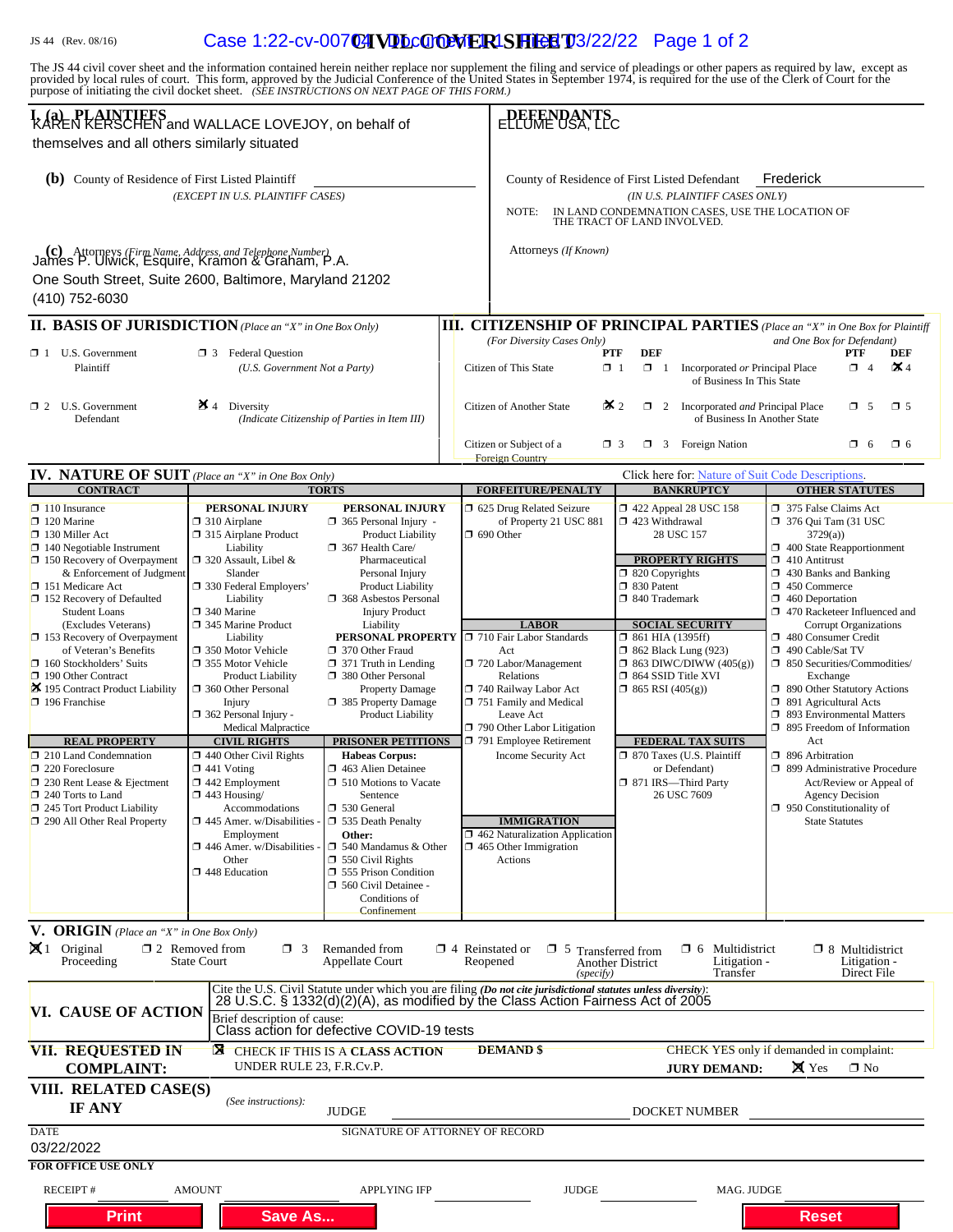# Case 1:22-cv-00704 Document 1-1 Filed 03/22/22 Page 2 of 2

#### **INSTRUCTIONS FOR ATTORNEYS COMPLETING CIVIL COVER SHEET FORM JS 44**

Authority For Civil Cover Sheet

The JS 44 civil cover sheet and the information contained herein neither replaces nor supplements the filings and service of pleading or other papers as required by law, except as provided by local rules of court. This form, approved by the Judicial Conference of the United States in September 1974, is required for the use of the Clerk of Court for the purpose of initiating the civil docket sheet. Consequently, a civil cover sheet is submitted to the Clerk of Court for each civil complaint filed. The attorney filing a case should complete the form as follows:

- **I.(a)** Plaintiffs-Defendants. Enter names (last, first, middle initial) of plaintiff and defendant. If the plaintiff or defendant is a government agency, use only the full name or standard abbreviations. If the plaintiff or defendant is an official within a government agency, identify first the agency and then the official, giving both name and title.
- **(b) County of Residence.** For each civil case filed, except U.S. plaintiff cases, enter the name of the county where the first listed plaintiff resides at the time of filing. In U.S. plaintiff cases, enter the name of the county in which the first listed defendant resides at the time of filing. (NOTE: In land condemnation cases, the county of residence of the "defendant" is the location of the tract of land involved.)
- **(c) Attorneys.** Enter the firm name, address, telephone number, and attorney of record. If there are several attorneys, list them on an attachment, noting in this section "(see attachment)".

**II. Jurisdiction.** The basis of jurisdiction is set forth under Rule 8(a), F.R.Cv.P., which requires that jurisdictions be shown in pleadings. Place an "X" in one of the boxes. If there is more than one basis of jurisdiction, precedence is given in the order shown below. United States plaintiff. (1) Jurisdiction based on 28 U.S.C. 1345 and 1348. Suits by agencies and officers of the United States are included here.

United States defendant. (2) When the plaintiff is suing the United States, its officers or agencies, place an "X" in this box. Federal question. (3) This refers to suits under 28 U.S.C. 1331, where jurisdiction arises under the Constitution of the United States, an amendment

to the Constitution, an act of Congress or a treaty of the United States. In cases where the U.S. is a party, the U.S. plaintiff or defendant code takes precedence, and box 1 or 2 should be marked.

Diversity of citizenship. (4) This refers to suits under 28 U.S.C. 1332, where parties are citizens of different states. When Box 4 is checked, the citizenship of the different parties must be checked**.** (See Section III below**; NOTE: federal question actions take precedence over diversity cases.**)

- **III. Residence (citizenship) of Principal Parties.** This section of the JS 44 is to be completed if diversity of citizenship was indicated above. Mark this section for each principal party.
- **IV.** Nature of Suit. Place an "X" in the appropriate box. If there are multiple nature of suit codes associated with the case, pick the nature of suit code that is most applicable. Click here for: Nature of [Suit Code Descriptions](http://www.uscourts.gov/forms/civil-forms/civil-cover-sheet).
- **V. Origin.** Place an "X" in one of the seven boxes.

Original Proceedings. (1) Cases which originate in the United States district courts.

Removed from State Court. (2) Proceedings initiated in state courts may be removed to the district courts under Title 28 U.S.C., Section 1441. When the petition for removal is granted, check this box.

Remanded from Appellate Court. (3) Check this box for cases remanded to the district court for further action. Use the date of remand as the filing date.

Reinstated or Reopened. (4) Check this box for cases reinstated or reopened in the district court. Use the reopening date as the filing date. Transferred from Another District. (5) For cases transferred under Title 28 U.S.C. Section 1404(a). Do not use this for within district transfers or multidistrict litigation transfers.

Multidistrict Litigation – Transfer. (6) Check this box when a multidistrict case is transferred into the district under authority of Title 28 U.S.C. Section 1407.

Multidistrict Litigation – Direct File. (8) Check this box when a multidistrict case is filed in the same district as the Master MDL docket. **PLEASE NOTE THAT THERE IS NOT AN ORIGIN CODE 7.** Origin Code 7 was used for historical records and is no longer relevant due to changes in statue.

- **VI. Cause of Action.** Report the civil statute directly related to the cause of action and give a brief description of the cause. **Do not cite jurisdictional statutes unless diversity.** Example: U.S. Civil Statute: 47 USC 553 Brief Description: Unauthorized reception of cable service
- **VII. Requested in Complaint.** Class Action. Place an "X" in this box if you are filing a class action under Rule 23, F.R.Cv.P. Demand. In this space enter the actual dollar amount being demanded or indicate other demand, such as a preliminary injunction. Jury Demand. Check the appropriate box to indicate whether or not a jury is being demanded.
- **VIII. Related Cases.** This section of the JS 44 is used to reference related pending cases, if any. If there are related pending cases, insert the docket numbers and the corresponding judge names for such cases.

**Date and Attorney Signature.** Date and sign the civil cover sheet.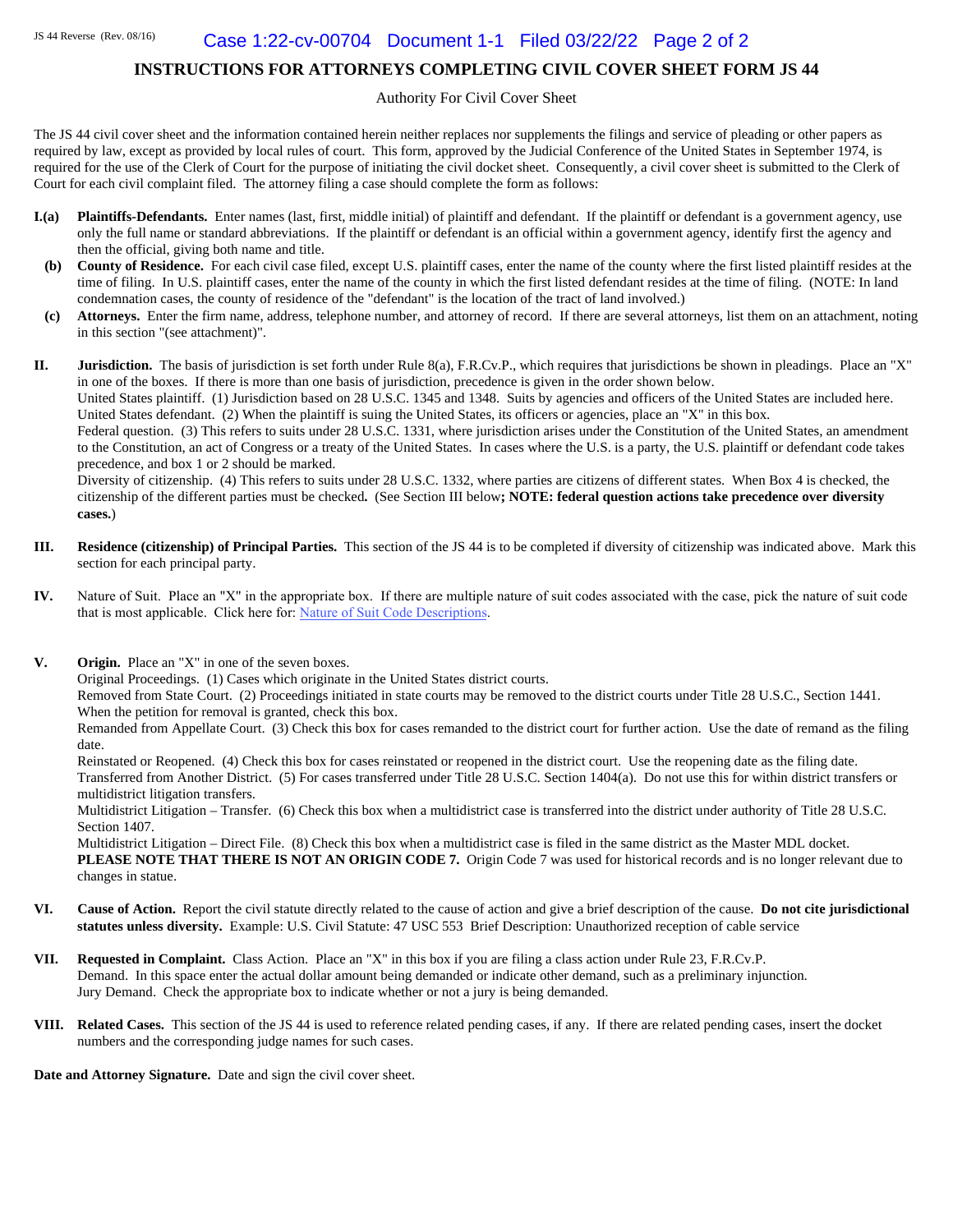Case 1:22-cv-00704 Document 1-2 Filed 03/22/22 Page 1 of 2

AO 440 (Rev. 06/12) Summons in a Civil Action

# UNITED STATES DISTRICT COURT

for the

District of Maryland

) ) ) ) ) ) ) ) ) ) ) )

v. Civil Action No.

KAREN KERSCHEN and WALLACE LOVEJOY,

on behalf of themselves and all others similarly situated

*Plaintiff(s)*

ELLUME USA, LLC

*Defendant(s)*

# **SUMMONS IN A CIVIL ACTION**

To: *(Defendant's name and address)*

ELLUME USA, LLC 4930 Executive Court South Frederick, Maryland 21703

A lawsuit has been filed against you.

Within 21 days after service of this summons on you (not counting the day you received it) — or 60 days if you are the United States or a United States agency, or an officer or employee of the United States described in Fed. R. Civ. P. 12 (a)(2) or  $(3)$  — you must serve on the plaintiff an answer to the attached complaint or a motion under Rule 12 of the Federal Rules of Civil Procedure. The answer or motion must be served on the plaintiff or plaintiff's attorney, whose name and address are:

If you fail to respond, judgment by default will be entered against you for the relief demanded in the complaint. You also must file your answer or motion with the court.

*CLERK OF COURT*

Date:

*Signature of Clerk or Deputy Clerk*